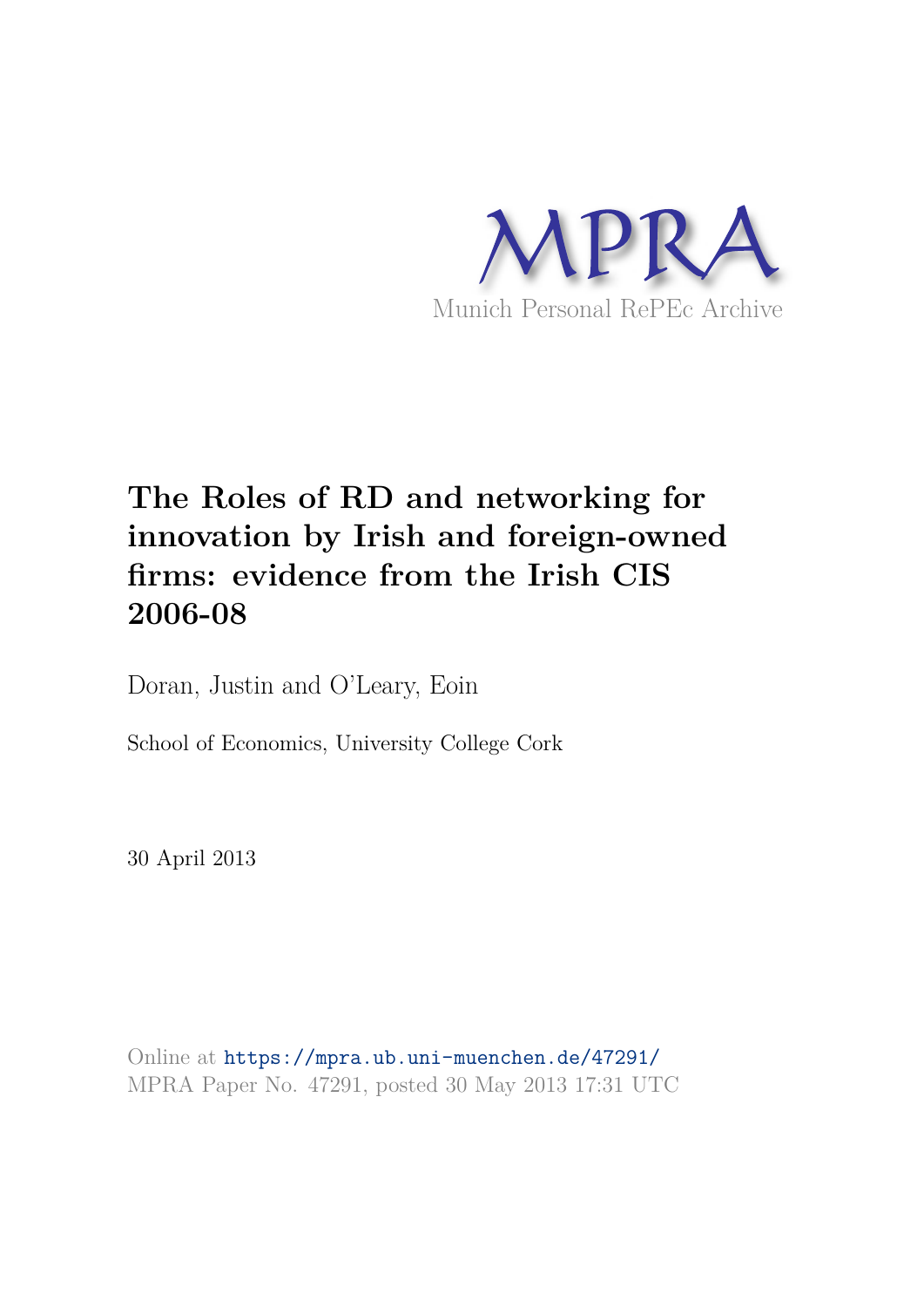## **The Roles of R&D and networking for innovation by Irish and foreignowned firms: evidence from the Irish CIS 2006-08**

Justin Doran<sup>a</sup> and Eoin O'Leary<sup>a</sup>

*a School of Economics, University College Cork, Ireland*  Corresponding Author E-mail: justin.doran@ucc.ie

#### **Abstract**

This paper provides an empirical test of Cohen and Levinthal's [\(1990\)](#page-25-0) hypothesis that undertaking R&D and collaborating with external networks together enhance the probability that firms engage in product and process innovation. Following Doran, Jordan and O'Leary [\(2013\)](#page-26-0) we test this hypothesis separately for Irish and foreign-owned firms based in Ireland using data from the Irish Community Innovation Survey 2006-08. In order to control for potential endogeneity of the external networking variables a two-step procedure is used with predicted probabilities used as instruments in the estimated production functions. The results suggest that Irish-owned firms which engage in external networks with public knowledge sources while simultaneously undertaking R&D are more likely to innovate than firms which perform these two activities individually. However, Irish-owned firms which engage in backward networking for product and forward networking for process innovation while also undertaking R&D are less likely to be innovative, perhaps suggesting a substitution effect. These results for Irish-owned firms provide some support for Cohen and Levinthal's [\(1990\)](#page-25-0) hypothesis. However, foreign-owned firms seems to be largely self-contained, relying exclusively on intramural R&D for innovation as the external networking variables, both individually and when interacted with R&D, have no effect on innovation likelihood.

**Key Words:** Innovation, R&D, External Networking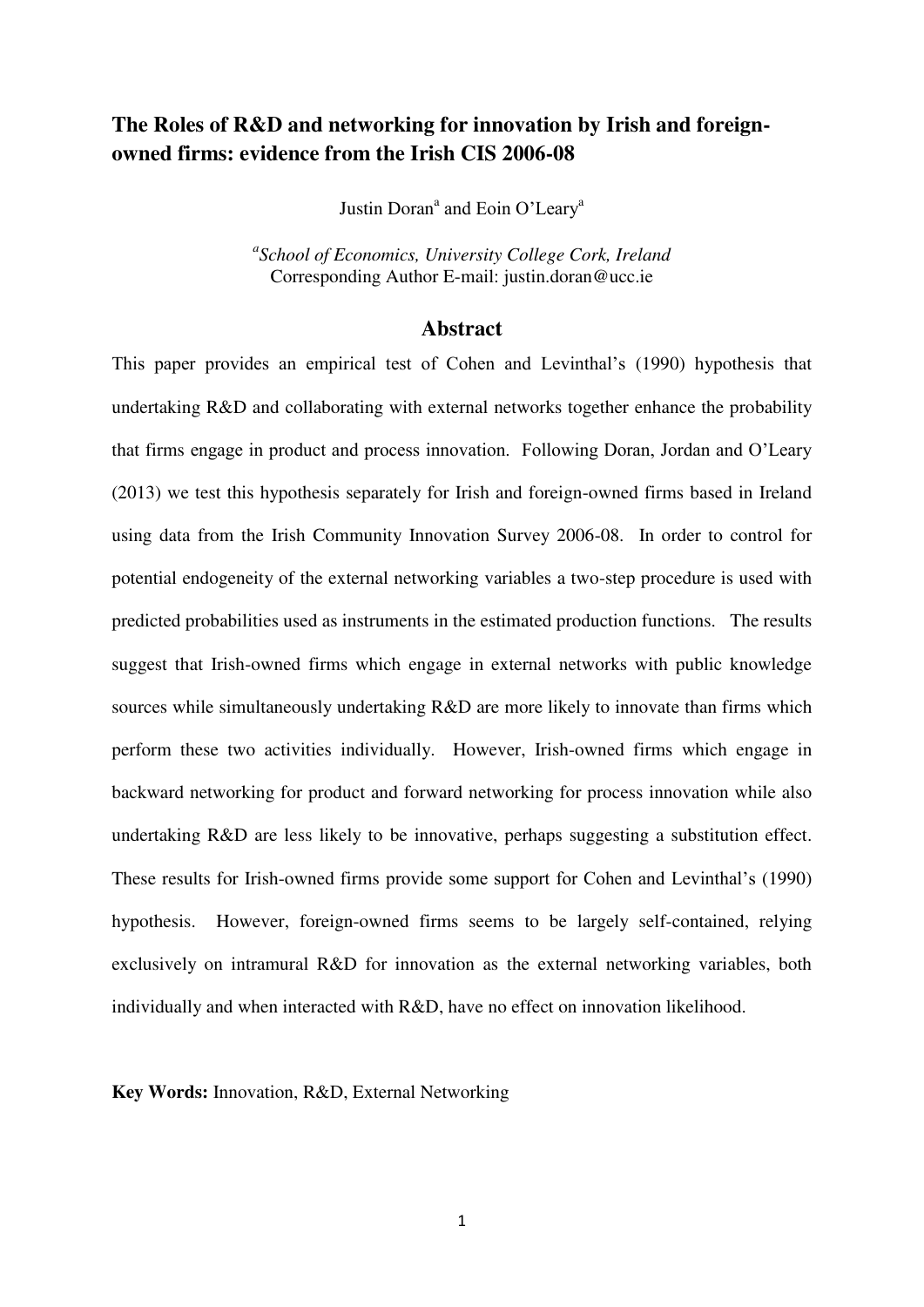#### **I. Introduction**

This paper introduces an empirical test of the hypothesis associated with Cohen and Levinthal [\(1990\)](#page-25-0) that the *interaction* of R&D effort and external networking is important in order to enhance a firm's probability of innovation. Cohen and Levinthal [\(1990\)](#page-25-0) suggest that through the undertaking of R&D firms can develop higher levels of absorptive capacity thereby improving their ability to recognise and assimilate valuable external knowledge in order to introduce new products or processes. This suggests that the undertaking of both R&D and external networking may be central to the production of innovation output.

In order to operationalize the empirical analysis a modified innovation production function is used, following Crépon, Duguest and Mairesse [\(1998\)](#page-25-1) and Doran and O'Leary [\(2011\)](#page-26-1), which includes R&D spending, different forms of external networking and interaction terms between R&D spending and the external networking variables. In order to control for potential endogeneity of the external networking variables it follows a two-step procedure whereby the external networking variables are estimated separately with predicted probabilities derived for use as instruments in the estimated production functions [\(Crépon et](#page-25-1)  [al. 1998;](#page-25-1) [Griffith, Huergo, Mairesse and Peters 2006;](#page-26-2) [Hall, Lotti and Mairesse 2009\)](#page-27-0).

Given that Ireland's enterprise base is distinctive in its strong reliance on foreign direct investment, the paper follows Doran et al. [\(2013\)](#page-26-0) by considering whether it is statistically necessary to estimate separate innovation production functions for Irish and foreign-owned firms. The approach is warranted as recent innovation literature has pointed to a dichotomous Irish innovation system ([Doran and O'Leary 2011](#page-26-1)) and has found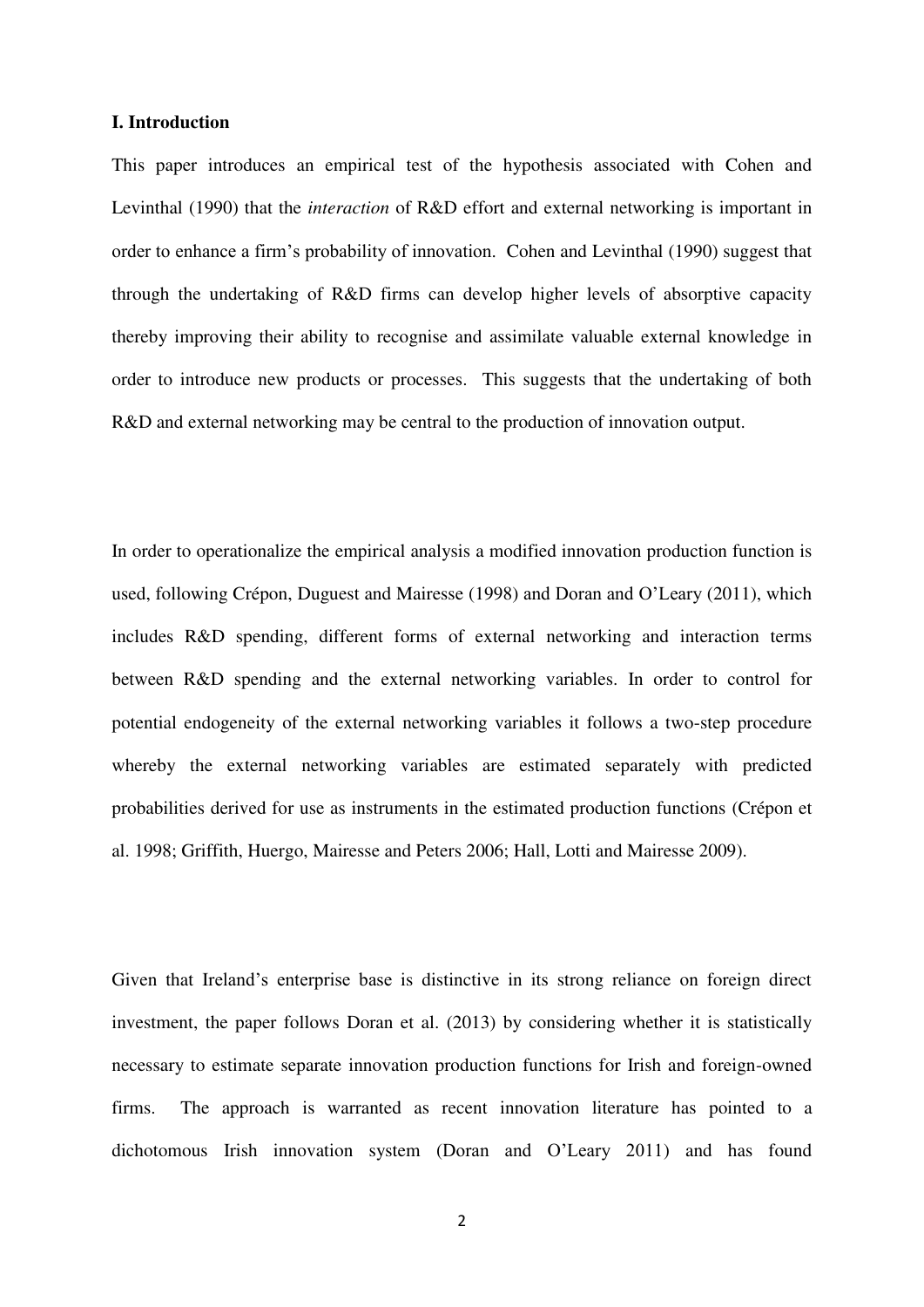fundamentally different relationships between R&D spending and the probability of innovation by Irish and foreign-owned firms operating in the country [\(Doran et al. 2013\)](#page-26-0).

The data used is from the Irish Community Innovation Survey (CIS) 2006-08. This survey, conducted jointly by the CSO and Forfàs, provides a sample of 2,181 firms [\(CSO 2010\)](#page-25-2). It identifies the expenditure by Irish and foreign-owned firms on intramural R&D and also whether these firms engage in external networking with a number of agents; including customers, suppliers, competitors, consultants, universities and public research institutes. Two distinct kinds of innovation output are available in the survey; product and process innovation.

The remaining sections of the paper are structured as follows. Section 2 outlines the hypotheses to be tested and provides the rationale for dividing the sample between Irish and foreign-owned firms. Section 2 outlines the model to be tested followed by a description of the data in the following section. Section 4 presents the empirical results and the final section concludes and discusses the implications of the results.

#### **II. Absorptive Capacity and Innovation Performance in Irish Firms**

This section first reviews the literature and formulates the key hypothesis to be tested. It then proceeds to justify why it might be important to test this hypothesis for Irish and foreignowned firms separately.

#### *Absorptive Capacity and Innovation Performance*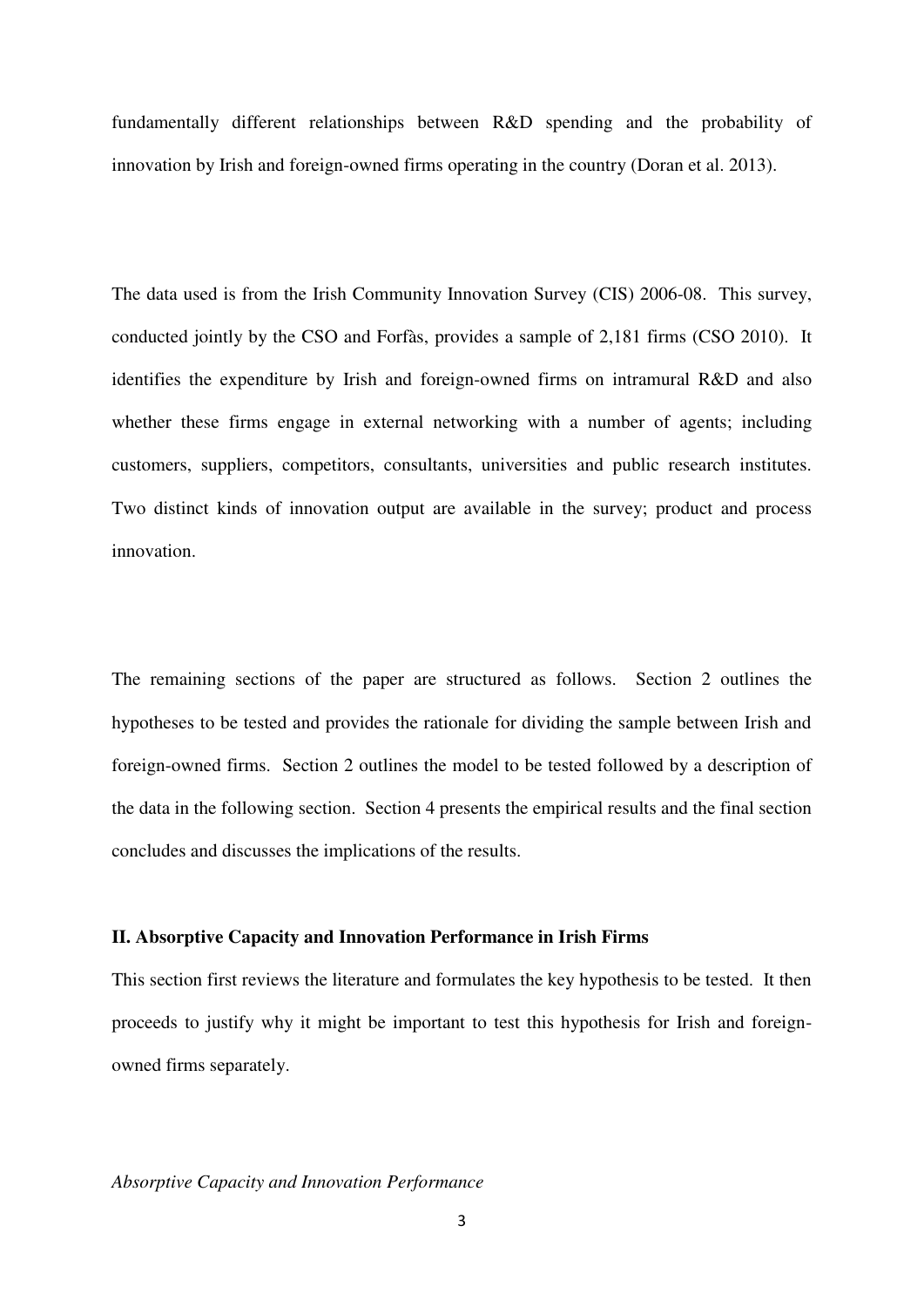The concept of absorptive capacity links R&D activity, external networking and innovation performance. R&D activity refers to the creative effort expended by the business in order to introduce new products and processes. It is assumed that the presence of an in-house R&D capacity is necessary in order to absorb external knowledge. This notion of absorptive capacity, introduced by Cohen and Levinthal, is important because *"the ability of a firm to recognize the value of new, external information, assimilate it, and apply it to commercial ends is critical to its innovative capabilities"* (1990: 8). This suggests that a necessary condition for innovation output is the combination of creative effort associated with R&D and networking with external agents such as customers, suppliers, competitors and public research bodies. It is therefore vital to investigate the interaction between networking and R&D in terms of their effects on innovation output.

Cohen and Levinthal [\(1990\)](#page-25-0) argue that the ability to evaluate and utilize outside knowledge is largely a function of the level of prior related knowledge, which includes basic skills and knowledge of recent technological developments in a given field. At the level of the firm they associate absorptive capacity with the conduct by the firm of its own R&D. According to Kline and Rosenberg the performance of R&D involves solving "problems all along the chain of innovation from the initial design to the finished production processes" (1986: 303).

R&D is therefore defined as creative effort undertaken within a firm to increase its stock of knowledge for innovation [\(OECD 2005\)](#page-28-0). The CIS collects data associated with this definition of R&D under the heading of spending on intramural R&D [\(Central Statistics](#page-25-3)  [Office 2009\)](#page-25-3). It should be noted that, especially for smaller firms, all of the creative R&D effort undertaken may not be accounted for under this category of spending. For example, time spent by a manager investigating new technologies or markets may not be costed under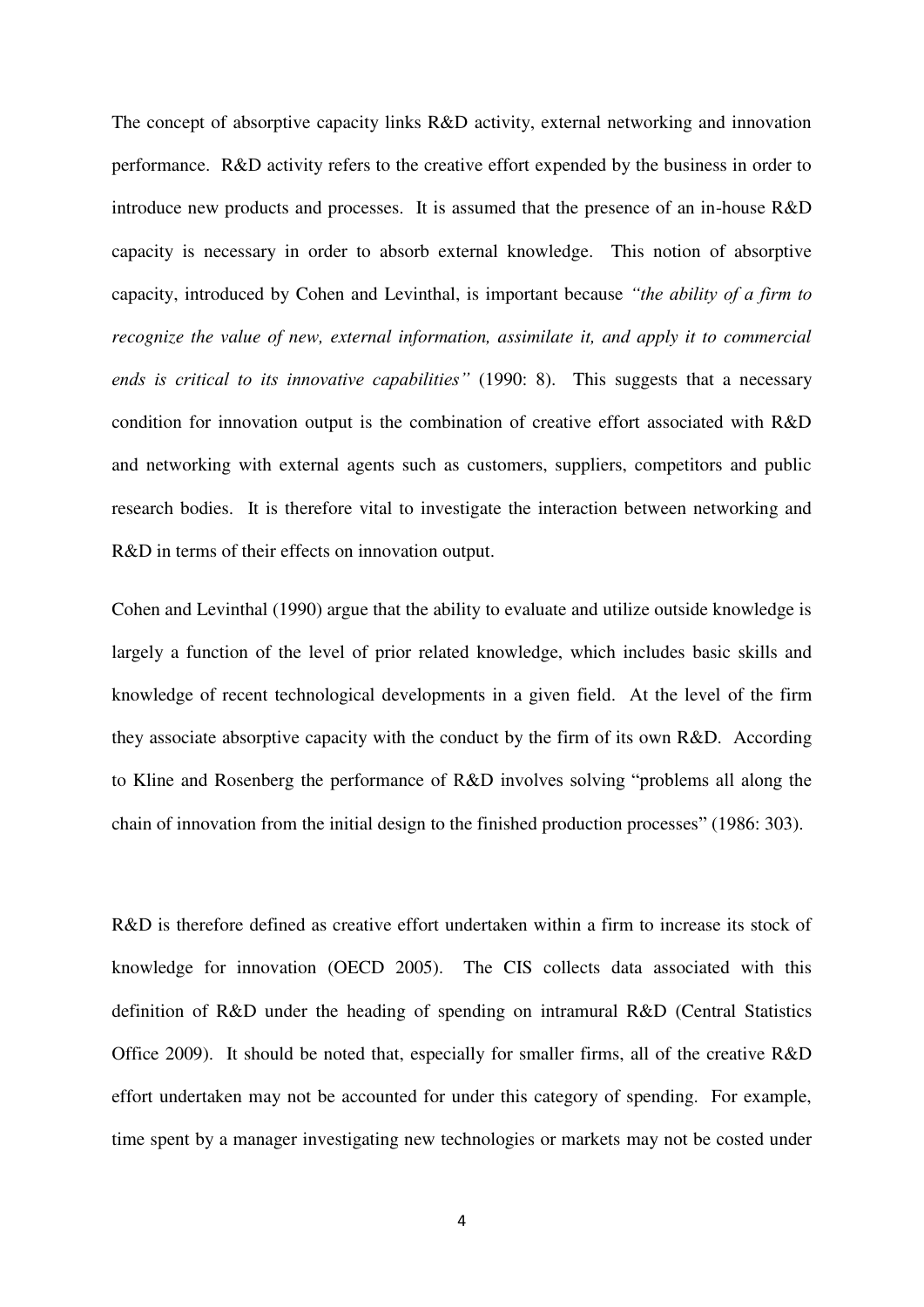the R&D budget. However, the advantage of the intramural R&D spending measure is that it clearly relates to the commitment of resources to this creative effort.

Knowledge, which is clearly crucial for innovation is defined by Howells [\(2002\)](#page-27-1) as a dynamic framework from which information can be stored, processed and understood. In distinguishing between tacit and codified knowledge [\(Polanyi 1966\)](#page-28-1), Freel [\(2003\)](#page-26-3) argues that the former plays a key role in the innovation process. Tacit knowledge cannot be easily transmitted as it is individual and specific and may involve the acquirer making changes to behaviour. Therefore, tacit knowledge can be more easily understood and assimilated by people with similar personal experiences and possibly even by those who have contributed to its development [\(Howells 2002\)](#page-27-1). This implies that the transmission of tacit knowledge is enhanced by social linkages between actors [\(Lissoni 2001\)](#page-27-2).

Lundvall [\(1988\)](#page-27-3), Kline and Rosenberg [\(1986\)](#page-27-4) and Nonaka, Toyama and Konno [\(2001\)](#page-27-5), when viewing interactive learning as a positive source of knowledge, suggest that external networking can be exploited for the advancement of business innovation. For firms to innovate they utilise, combine and transform existing knowledge into a new product or process. However, internal knowledge is not sufficient and acquiring new knowledge from outside the firm is frequently required [\(Howells 2002\)](#page-27-1). Bathelt et al. [\(2004\)](#page-25-4) suggest that firms engage in external networking to complement their existing knowledge or to overcome deficiencies in their internal knowledge. Similarly, Romijin and Albu [\(2002\)](#page-28-2) and Gertler and Levitte [\(2005\)](#page-26-4) note that external networking may be viewed as an important source of knowledge for innovation, with firms learning through interaction.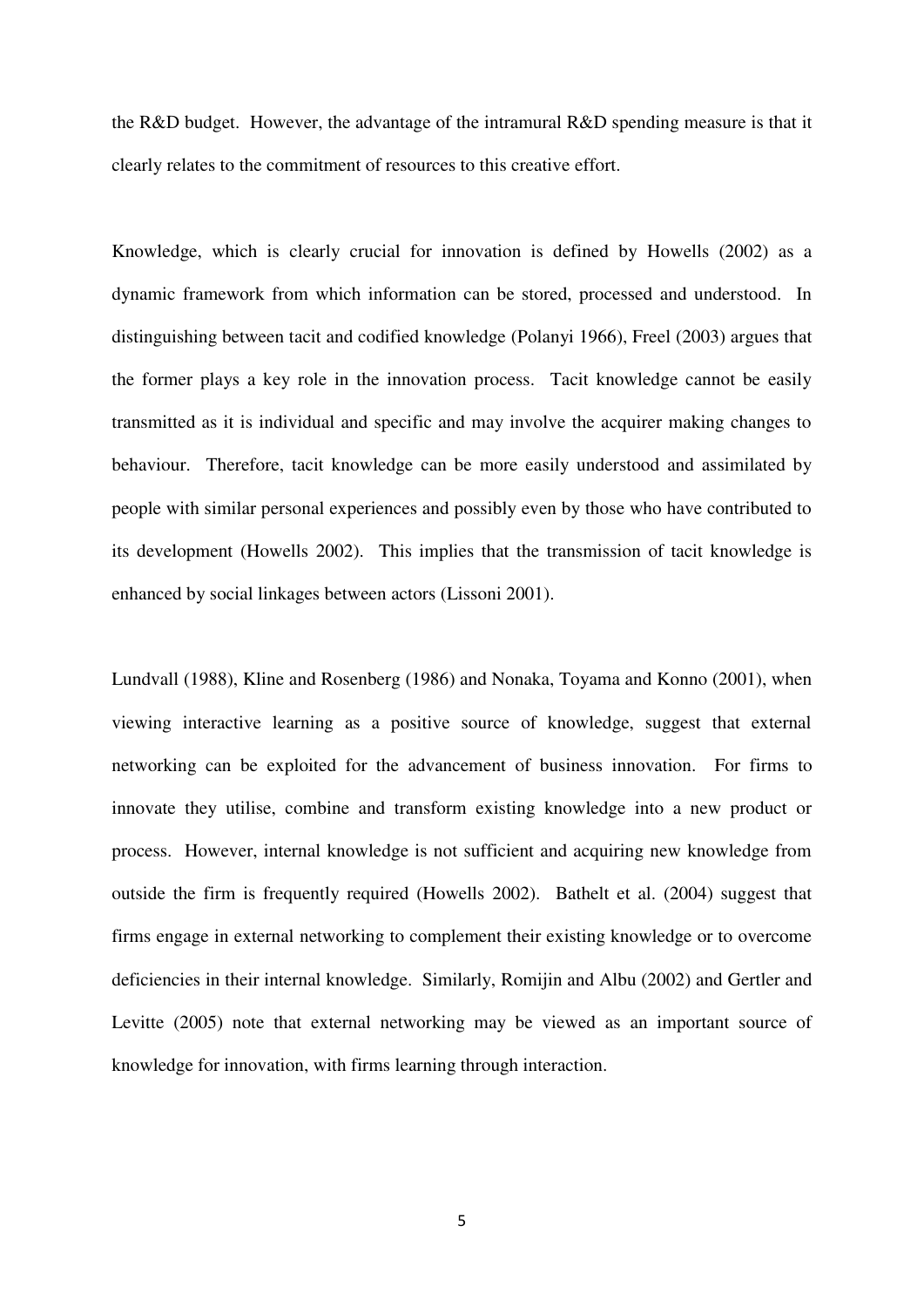Networking may take place with market-based agents such as customers and suppliers or non-market-based agents such as universities or public research institutes. The form of interaction may range from contractual collaboration with an agent to social or informal, perhaps unintentional, networking. For the purposes of this paper interaction is defined in the Irish CIS as active participation with other enterprises or non-commercial institutions on innovation activities, where both parties do not need to benefit commercially [\(Central](#page-25-3)  [Statistics Office 2009\)](#page-25-3). This definition of interaction, which is in widespread use internationally in CIS surveys, encompasses both market and non-market agents. By restricting the definition to active formal participation with agents on innovation activities it may exclude interactions for other purposes where knowledge that might be relevant for innovation is indirectly acquired. However, the advantage of the measure is that it relates to occasions where knowledge, and more especially tacit knowledge, might reasonably be transferred.

Following Cohen and Levinthal [\(1990\)](#page-25-0) the key hypothesis to be tested in the paper is that the interaction between R&D spending and external networking has a positive effect on the probability of firms introducing new products and processes. The *a priori* expectation is that firms which engage in higher levels of R&D will be better able to exploit the knowledge gained from external networking, due to their absorptive capacity. As a result, the hypothesis is that these firms will be more likely to introduce new products or processes. The paper therefore contributes to the understanding of the precise nature of the relationship between external networking and R&D, and how, when combined, these inputs impact on innovation performance.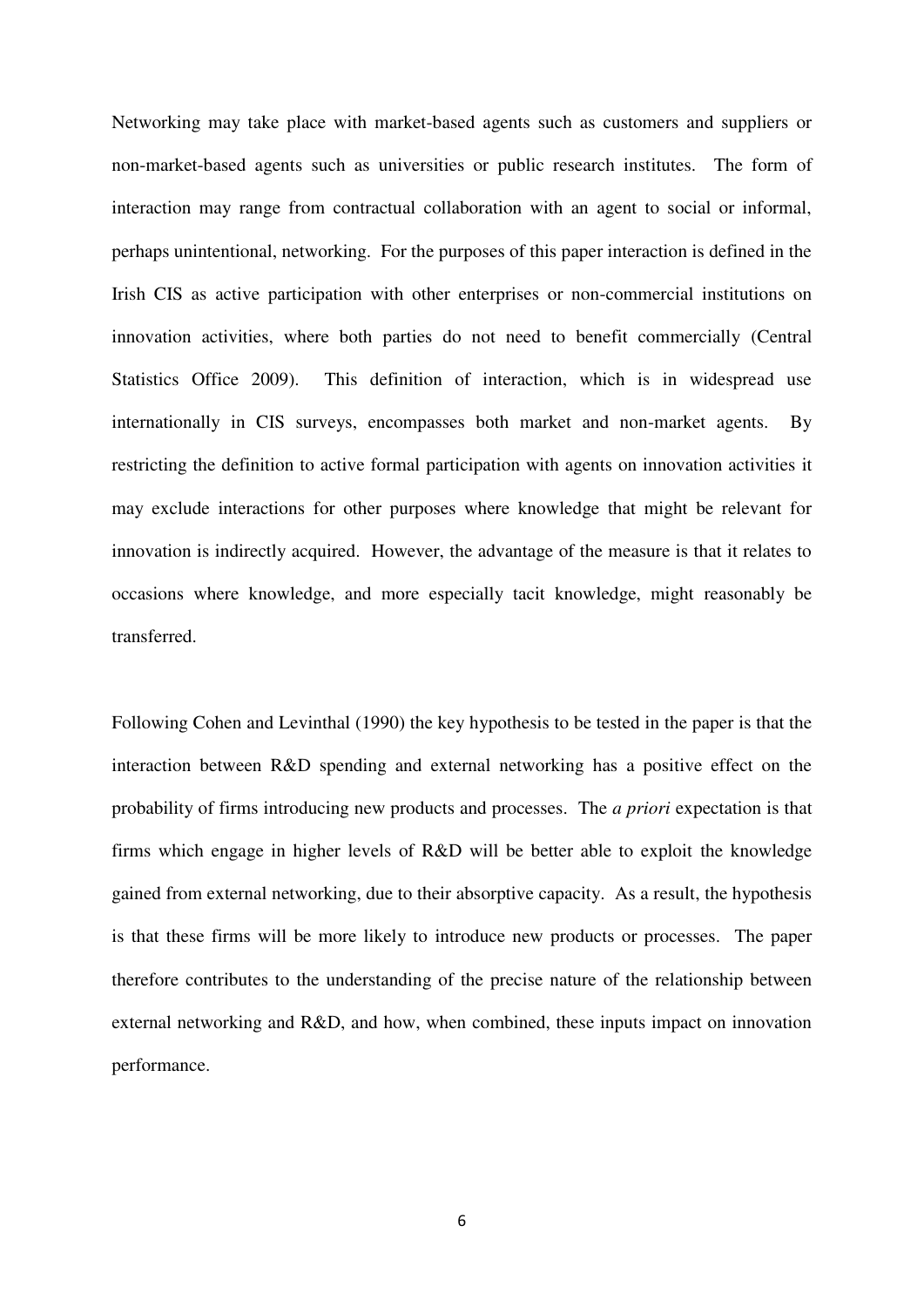The paper builds on existing research on the innovation production function which typically treats R&D spending and the incidence of external networking as independent variables in explaining the probability or intensity of innovation output, for example Roper [\(2001\)](#page-28-3) and Doran and O'Leary [\(2011\)](#page-26-1). Following Colombo and Garrone [\(1996\)](#page-25-5), David, Hall and Tool [\(2000\)](#page-25-6) and Miotta and Sachwald (2003) who suggest that R&D and external networking are jointly determined, it adopts a two-step procedure by instrumenting external networking [\(Crépon et al. 1998;](#page-25-1) [Griffith et al. 2006;](#page-26-2) [Hall et al. 2009;](#page-27-0) [Doran, Jordan and O'Leary 2012](#page-25-7)).

#### *Innovation Performance in Irish and Foreign-owned Firms*

It is well known that for the last 30 years Ireland has had a strong reliance on foreign direct investment (see for example Barry and Bradley [\(1997\)](#page-25-8)). By 2009, multinationals based in Ireland accounted for 88% of Ireland's manufactured exports and 94% of internationally traded services exports [\(Forfas 2010\)](#page-26-5). Since the 1990s substantial differences have been noted in the productivity levels of Irish and foreign-owned firms, due to the practice of transfer pricing by multi-nationals [\(Birnie and Hitchens 1998\)](#page-25-9). This has increasingly led researchers to distinguish between these kinds of firms [\(Godart, Gorg and Hanley 2012\)](#page-26-6).

In terms of the sourcing of knowledge for innovation Doran and O'Leary [\(2011\)](#page-26-1) has pointed to a dichotomous Irish innovation system with some firms sourcing knowledge from market agents while others more likely to source knowledge from universities and public research institutes. It has been suggested that this dichotomy may reflect the science-push focus on Irish innovation policy with its concentration on business-university networking in hightechnology firms, which are dominated by multi-nationals (Jordan and O'Leary, 2008).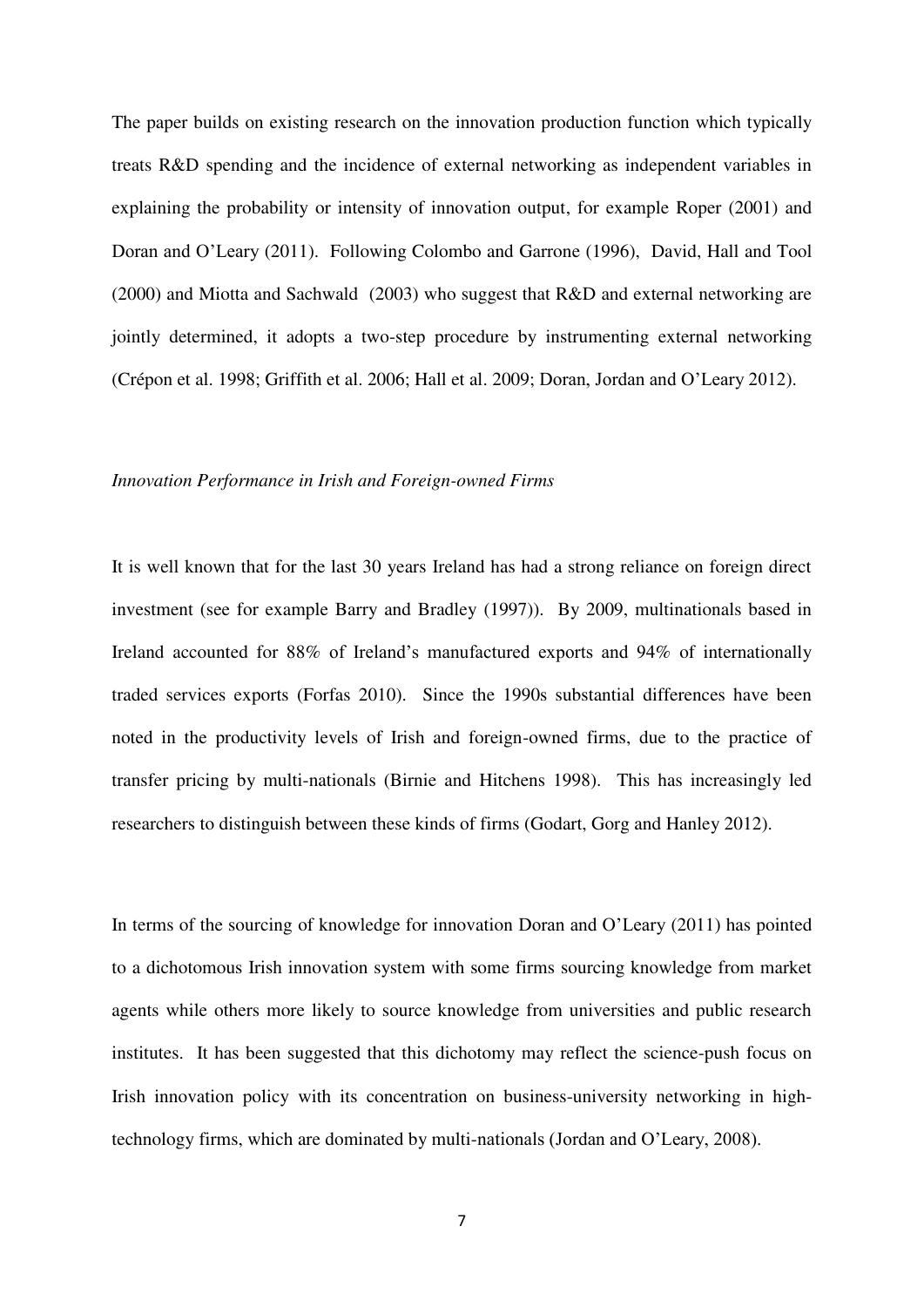Recent research by Doran, Jordan and O'Leary [\(2013\)](#page-26-0) has found fundamentally different relationships between R&D spending and the probability of innovation by Irish and foreignowned firms. Based on the CIS 2004-06, this study finds that Irish-owned firms are significantly more likely than foreign-owned to introduce new products as a result of intramural R&D spending. This occurs even though Irish-owned firms spend nearly 4 times less per worker than foreign-owned on this kind of R&D. This suggests that while all Irishbased firms face the same taxation incentives to engage in R&D, in terms of corporation tax and R&D tax credits, foreign-owned firms are part of multi-national enterprises seeking to minimize the corporation's exposure to tax. This consideration may offset the imperative of developing new products and processes through intramural R&D expenditure and is less likely to be a factor conditioning the behaviour of Irish-owned firms, relatively few of whom are part of multi-national enterprises.

The present study therefore builds on Doran, Jordan and O'Leary [\(2013\)](#page-26-0) by concentrating on the effects of the *interaction* of intramural R&D spending with external networking on the likelihood of innovation in Irish and foreign-owned businesses. Among the questions asked are: do these interactions have the positive effects predicted by Cohen and Levinthal [\(1990\)](#page-25-0) for both Irish and foreign-owned firms and do these effects differ for the different kinds of external networking?

#### **III. The Empirical Model**

The focus of this paper is to analyse the extent to which R&D and external networking complement one another. An innovation production function is used to model the effects of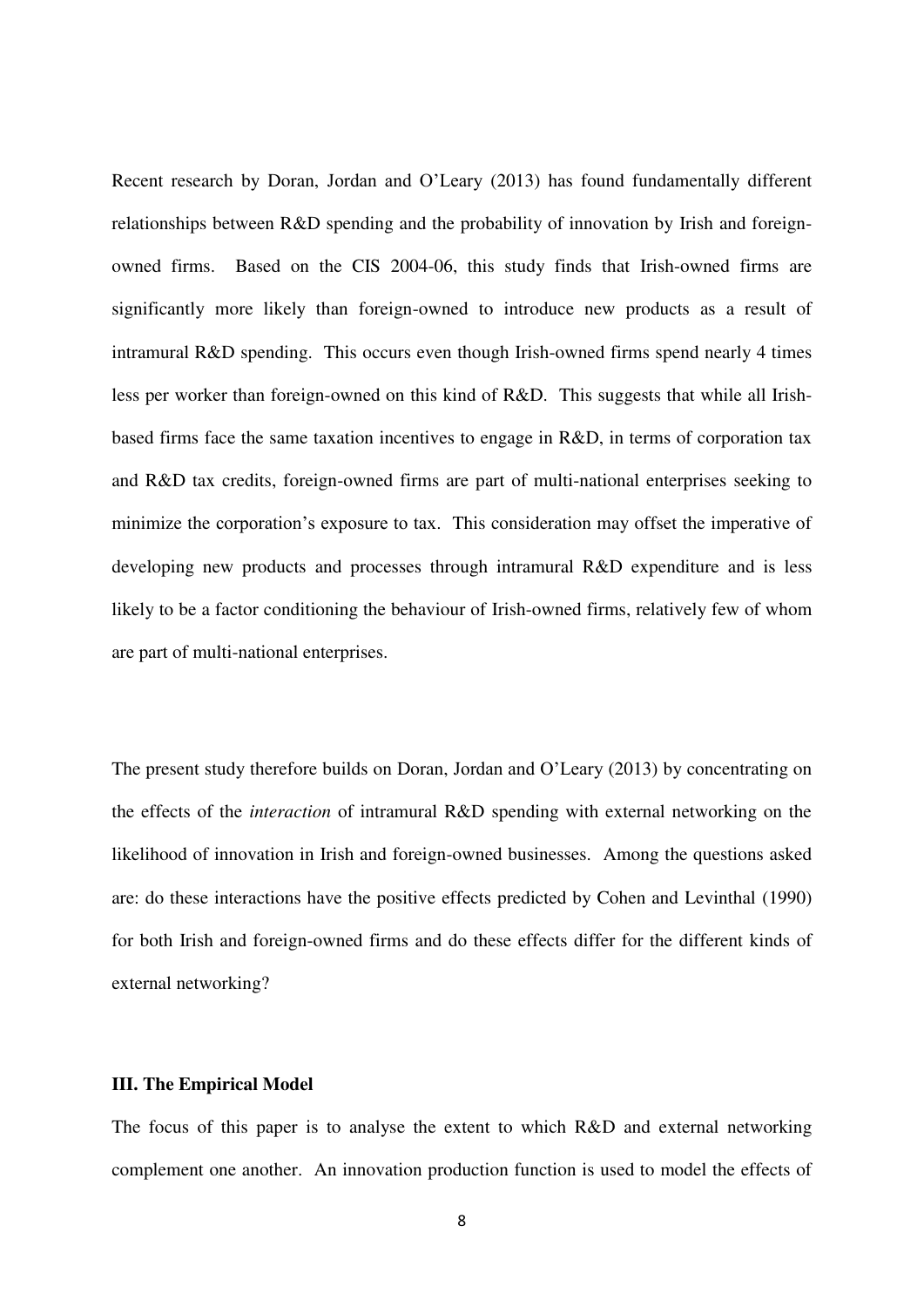(i) different kinds of external networking, (ii) the performance of R&D and (iii) the interaction of R&D and external networking on firms' probability of innovating. Innovation production functions describe the relationship between the propensity of a firm to innovate and a range of explanatory factors [\(Griliches 1979;](#page-26-7) [Oerlemans, Meeus and Boekema 1998;](#page-28-4) [Roper 2001;](#page-28-3) [Janz, Lööf and Peters 2003;](#page-27-6) [Love and Mansury 2007\)](#page-27-7). Equation (1) presents the innovation production function to be estimated:

$$
IO_{ih} = \beta_h + \phi_{1hj} N_{ji} + \phi_{2h} RD_i + + \phi_{3hj} N_{ji} * RD_i + \eta_{hk} Z_{ki} + \varepsilon_{1hi}
$$
 (1)

Where *IOih* represents a categorical variable describing whether firm *i* engages in one of two possible innovation outcomes. These outcomes, designated *h*, are (i) whether the firm engages in process innovation or (ii) whether the firm engages in product innovation.

 $N_{ij}$  indicates a series of *j* binary external networking activities. These variables indicate whether firm *i* engages in public (with universities and public research institutes), backward (with suppliers), forward (with customers) or horizontal (with competitors) networking. Based on the discussion in the literature review it is hypothesised that the coefficients  $\phi_{1j}$ will have a significantly positive effect on the lilelihood of innovation. The inclusion of a variable indicating whether the firm performs R&D is standard in this literature as R&D is considered to be a crucial input in the innovation process [\(Griliches 1992;](#page-26-8) [Freel 2003\)](#page-26-3). *RD<sup>i</sup>* is a variable indicating the expenditure of firm *i* on intramural R&D per employee during the reference period. It is hypothesized that  $\phi_2$  is positive. The variable  $N_{ji} * RD_i$  captures the interaction between R&D and networking and is the chief focus of this paper. Following Cohen and Leninthal [\(1990\)](#page-25-0) it is hypothesized that  $\phi_3$  is positive.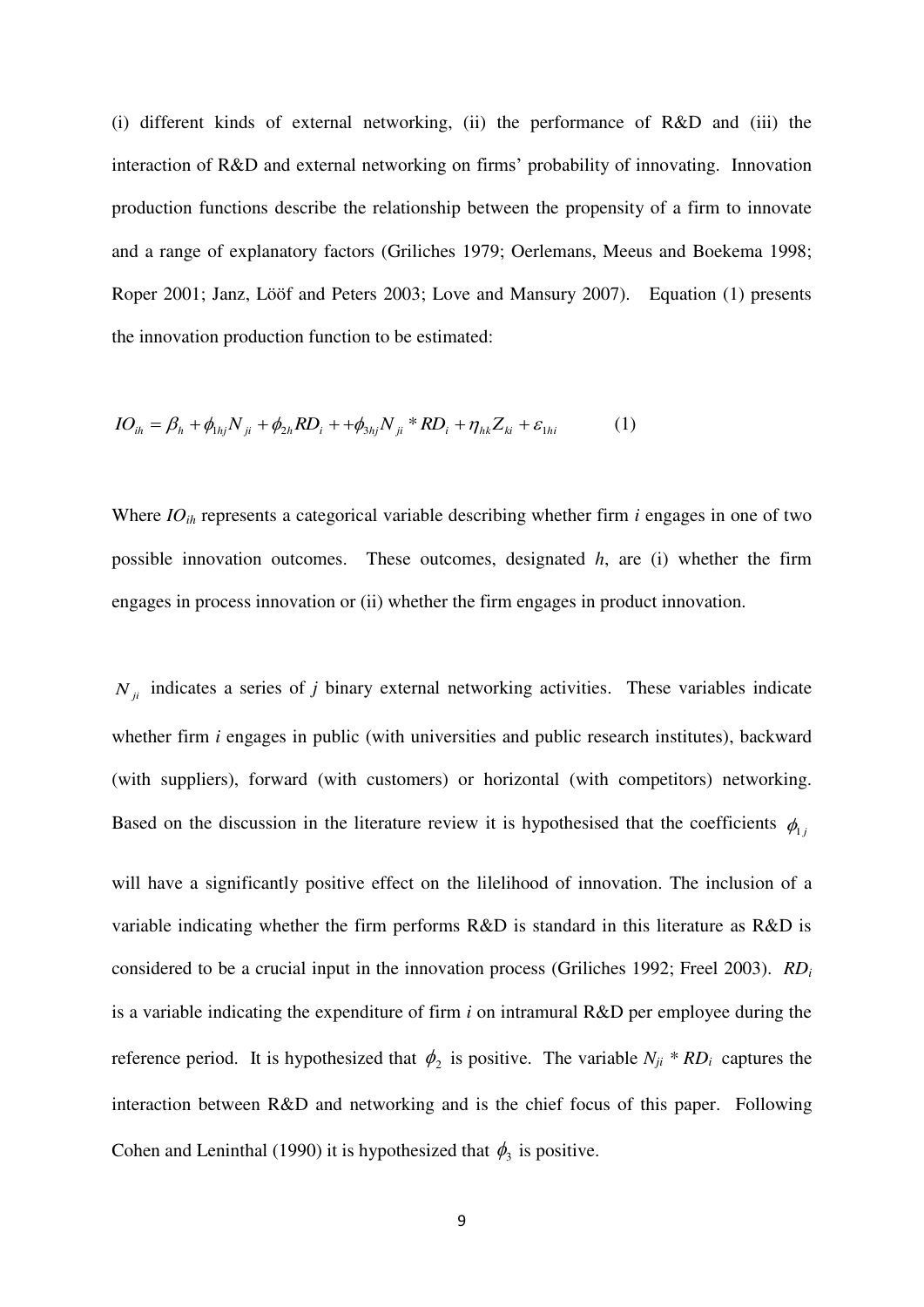$Z_{ki}$  represents a vector of *k* variables which may impact on firm *i*'s ability to innovate [\(Oerlemans et al. 1998;](#page-28-4) [Freel 2003;](#page-26-3) [Roper, Du and Love 2008\)](#page-28-5). The vector *Zki* is defined as:

 $Z_{ki} = (Sector_i, Employment_i, Irish Owned_i, Innovation Factors_i)$ 

where *Sector<sub>i</sub>* represents the sector in which the firm operates, *Employment<sub>i</sub>* is a continuous variable representing the number of employees (measured in natural logs) and *IrishOwned<sup>i</sup>* is a binary variable representing whether the firm is Irish owned or not. Innovation Factors represents a series of variables available from the Irish CIS which identify whether firms have experienced any barriers to their innovation activity. These variables include factors that might in the perception of firms hamper their innovation, including whether the market is dominated by established enterprises, uncertain demand for innovation output, the need to meet government regulations and excessive perceived risks. All variables are described in the Data section below.

When estimating Equation (1) two factors must be considered; first, the most appropriate estimation technique and second, the potential endogeneity of independent variables in the model. Regarding the first issue, as there is a series of two innovation production functions (one for both product and process innovation) and there is a strong likelihood of common unobserved factors impacting on the likelihood of both types of innovation, a bivariate probit model is employed which takes into account possible correlation across the error terms of the two equations [\(Greene 2008\)](#page-26-9). This procedure is common in the innovation literature [\(Griffith](#page-26-2)  [et al. 2006;](#page-26-2) [Hall et al. 2009;](#page-27-0) [Doran et al. 2012\)](#page-25-7).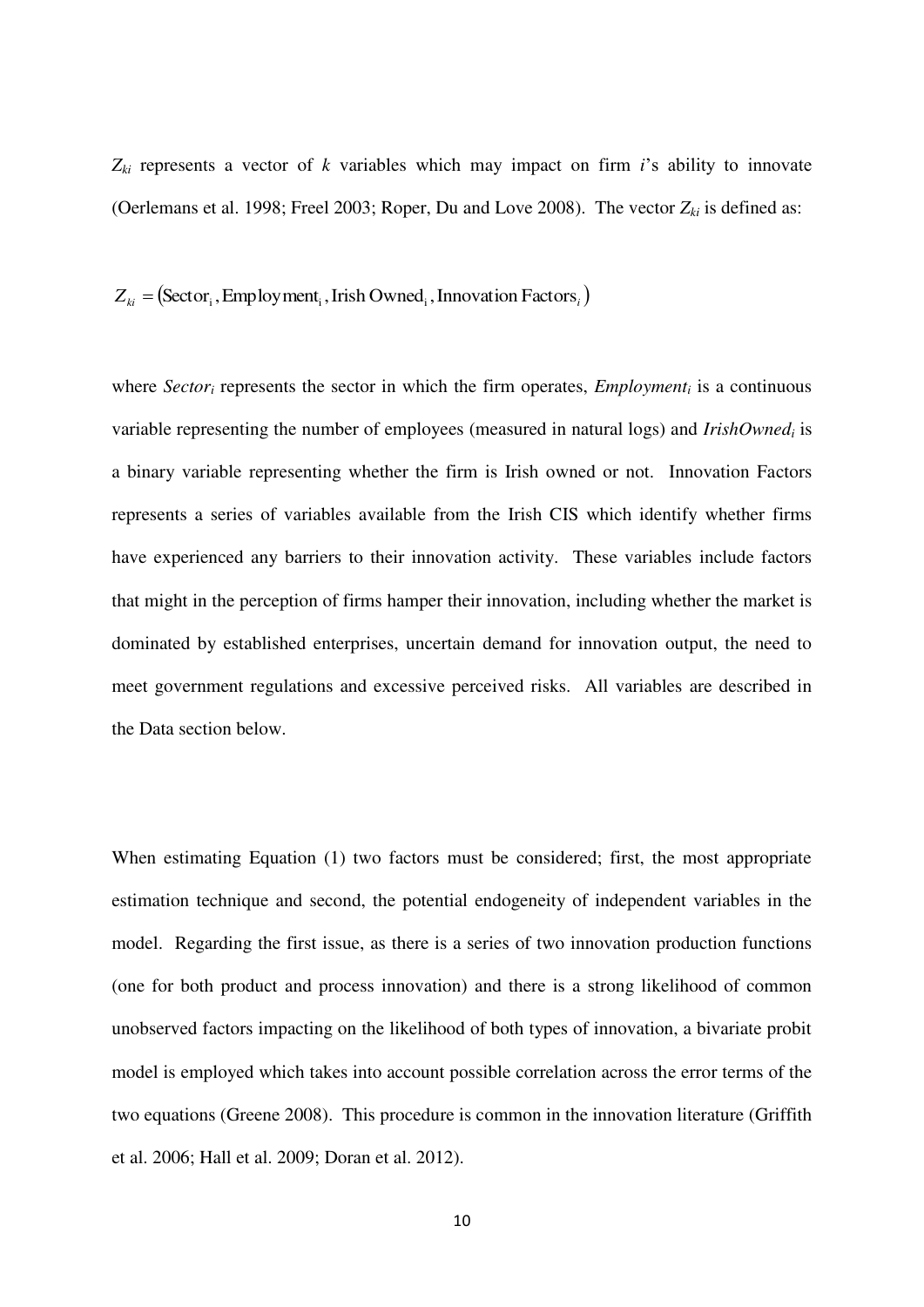Secondly, to address potential endogenity of the external networking variables a two-step procedure is adopted [\(Crépon et al. 1998;](#page-25-1) [Griffith et al. 2006;](#page-26-2) [Hall et al. 2009\)](#page-27-0). This involves initially estimating four external networking equations, deriving the predicted probability of firms engaging in interaction activity from each of these equations and utilizing the resulting predicted probabilities as instruments in Equation (1). Adopting this two-step approach allows for the estimation of Equation (1) while controlling for the endogenity of  $N_j$ . Equations (2) presents the external networking equations to be estimated.

$$
N_{ji} = \alpha_{j0} + \alpha_{j1} \text{Emboyment}_{i} + \alpha_{j2} \text{IrishOwned}_{i} + \alpha_{j3} \text{Sector}_{i} + \alpha_{4} \text{IF}_{i} + \varepsilon_{2ji} (2)
$$

The variables *Employment<sub>i</sub>*, *IrishOwned*<sup>*i*</sup> and *Sector*<sup>*i*</sup> are defined above. In addition,  $IF_i$  is a series of innovation hampering factors which may affect the likelihood of firms engaging in external networking. It is anticipated that each of the independent variables will affect the likelihood of a firm engaging in any of the knowledge sourcing activities outlined above [\(Roper et al. 2008;](#page-28-5) [Doran and O'Leary 2011](#page-26-1)). As each dependent variable is binary, and as the decision to engage in different forms of knowledge sourcing may be related, a multivariate probit model is used to simultaneously estimate equation (2). It adds to literature that treats the decisions to engage in different forms of external interaction as being interdependent [\(Roper et al. 2008;](#page-28-5) [Doran and O'Leary 2011](#page-26-1)).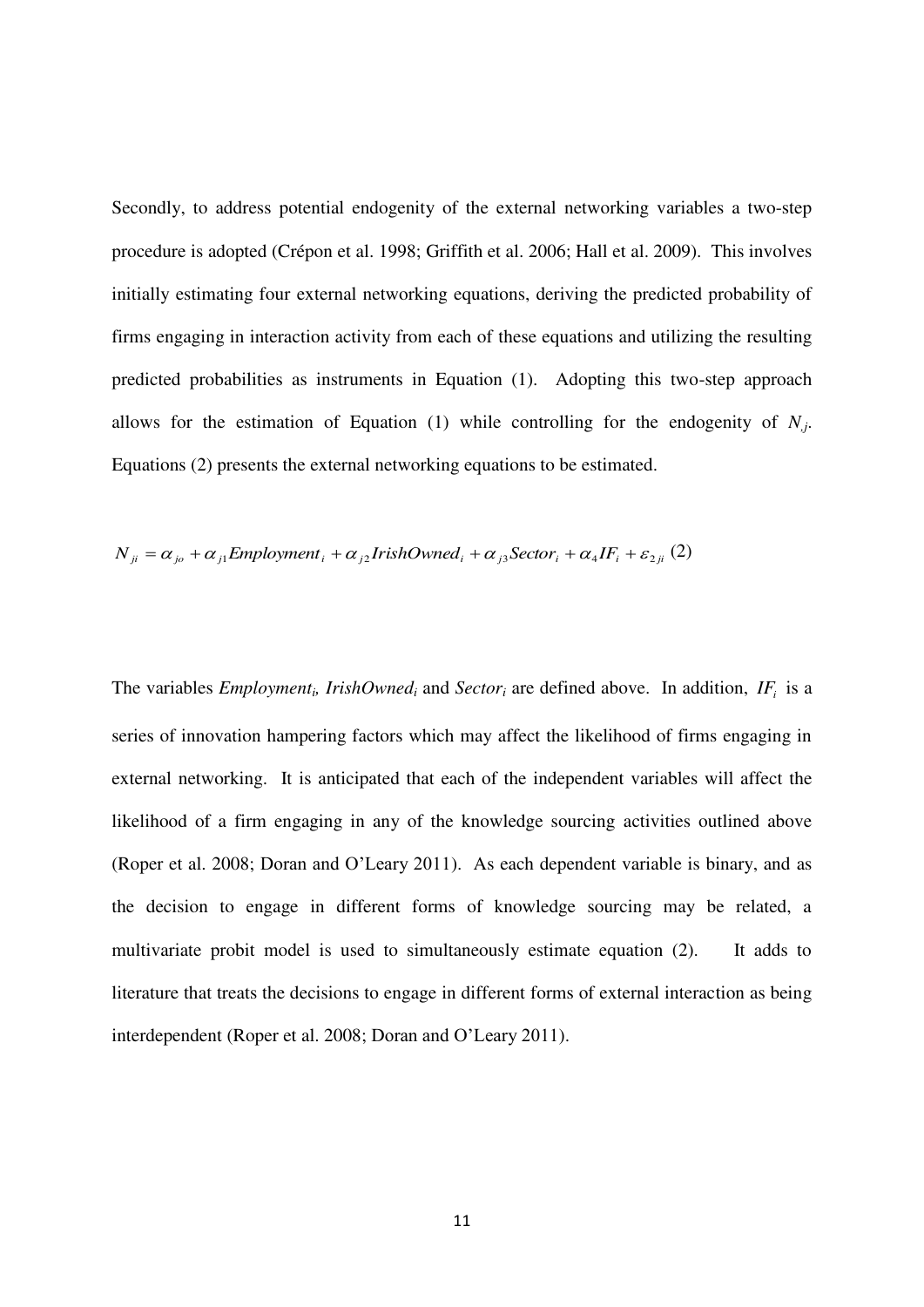A key contribution of this paper is to determine whether there are marked differences between Irish and foreign owned firms. Recent Irish innovation literature has pointed to a dichotomous innovation system ([Doran and O'Leary 2011](#page-26-1)) and has found fundamentally different relationships between R&D spending and the probability of innovation by Irish and foreign-owned firms [\(Doran et al. 2013\)](#page-26-0). We therefore implement likelihood-ratio tests to assess whether our empirical models can best be estimated on the full sample or whether it is necessary to estimate distinct models for Irish and foreign owned firms.

The likelihood ratio test is employed as we are using probit-models. The approach followed necessitates the estimation of a constrained and unconstrained model. In the constrained model we estimate equation (1) above constraining the coefficients for Irish and foreignowned firms to be identical. In the unconstrained model we estimate equation (1) separately for Irish and foreign-owned firms, essentially allowing the coefficients to vary depending on the ownership of the firms. We then assess whether we get a statistically significant improvement in model fit when we compare the unconstrained model to the constrained model. If the fit is significantly improved this suggests that it is inappropriate to utilise the constrained model as the constraint of assuming that Irish and foreign owned firms are characterized by the same coefficients reduces the overall fit of the model, which in turn has implications for the accuracy of any interpretations of the results of the model. If the fit of the model is not significantly improved using the unconstrained models then the constrained equation is deemed to be most satisfactory as it is more parsimonious [\(Greene 2008\)](#page-26-9).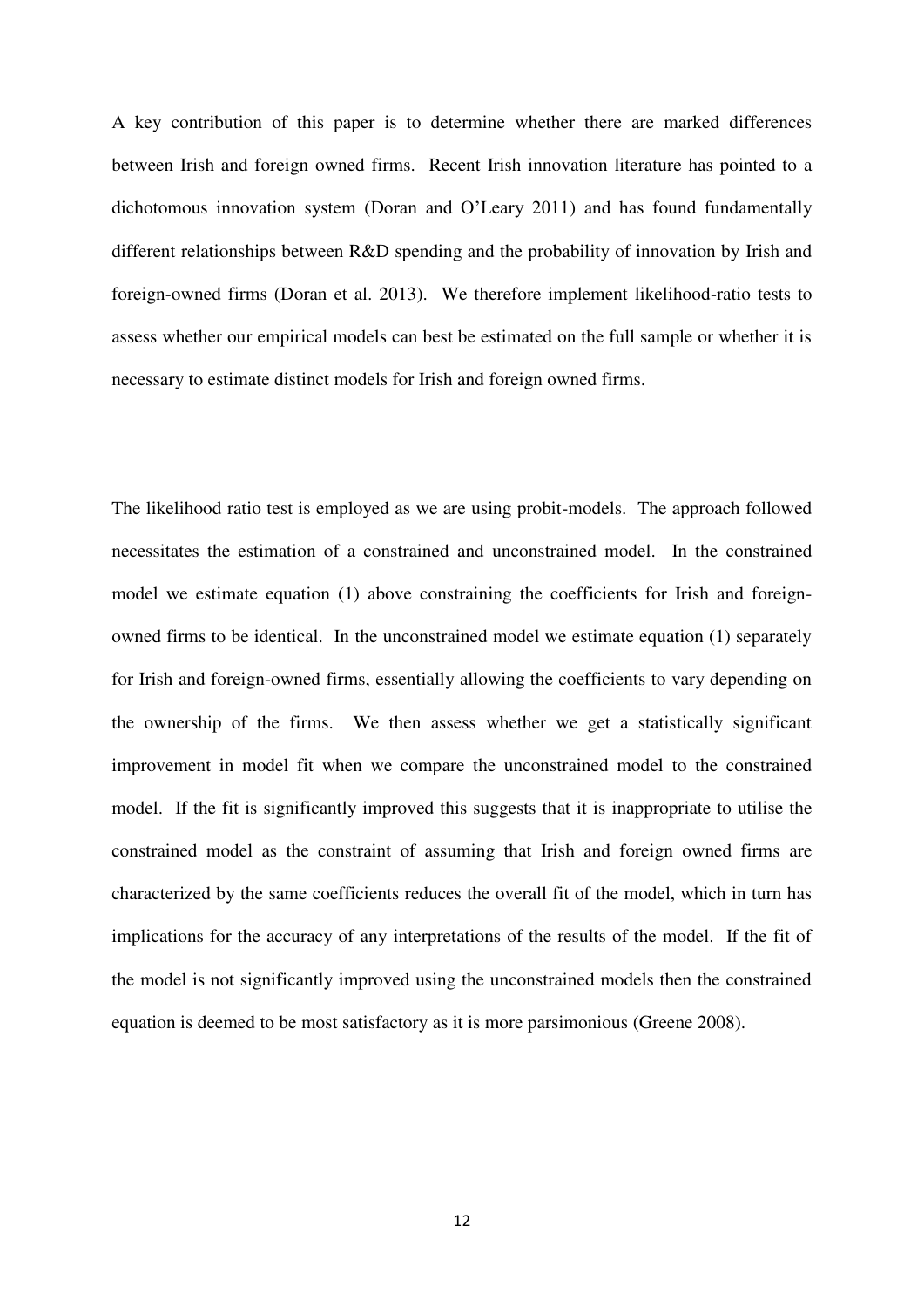The null hypothesis of the test is that the constrained model applies to each of the ownership types analysed and that there is parameter stability across ownership types. If we reject this null hypothesis the fit of the model is improved through the estimation of the unconstrained models.

#### **IV. Description of Data**

The data set used in this paper is the Irish CIS 2006-08. This survey was conducted jointly by Forfás (Ireland's national policy advisory body) and the Central Statistics Office in Ireland. The survey is directed to companies employing more than 10 persons engaged in a range of sectors. The CSO and Forfás jointly conducted a postal survey in December 2009. Consistent with the OECD's Oslo manual, the survey includes a reference period, which in this case is 2006 to 2008, for innovation inputs and outputs [\(OECD 2005\)](#page-28-0). A total of 4,650 surveys were issued with 2,181 responses. The target for the Irish CIS is the complete range of manufacturing sectors, with selected service sectors [\(CSO 2010\)](#page-25-2). The motivation for the CIS survey is to provide a comprehensive survey of the innovation performance of Irish firms. The survey is conducted as part of the European wide CIS project and is completed every two years [\(CSO 2010\)](#page-25-2).

For the purpose of this paper we distinguish between Irish and foreign-owned firms as this distinction plays a central role in our empirical analysis. A total of 1659 firms are Irishowned and 522 are foreign-owned. Table 1 presents the descriptive statistics. The Irish CIS distinguishes between product and process innovation. Product innovation is defined as the introduction of a new or improved good or service with respect to its capabilities, user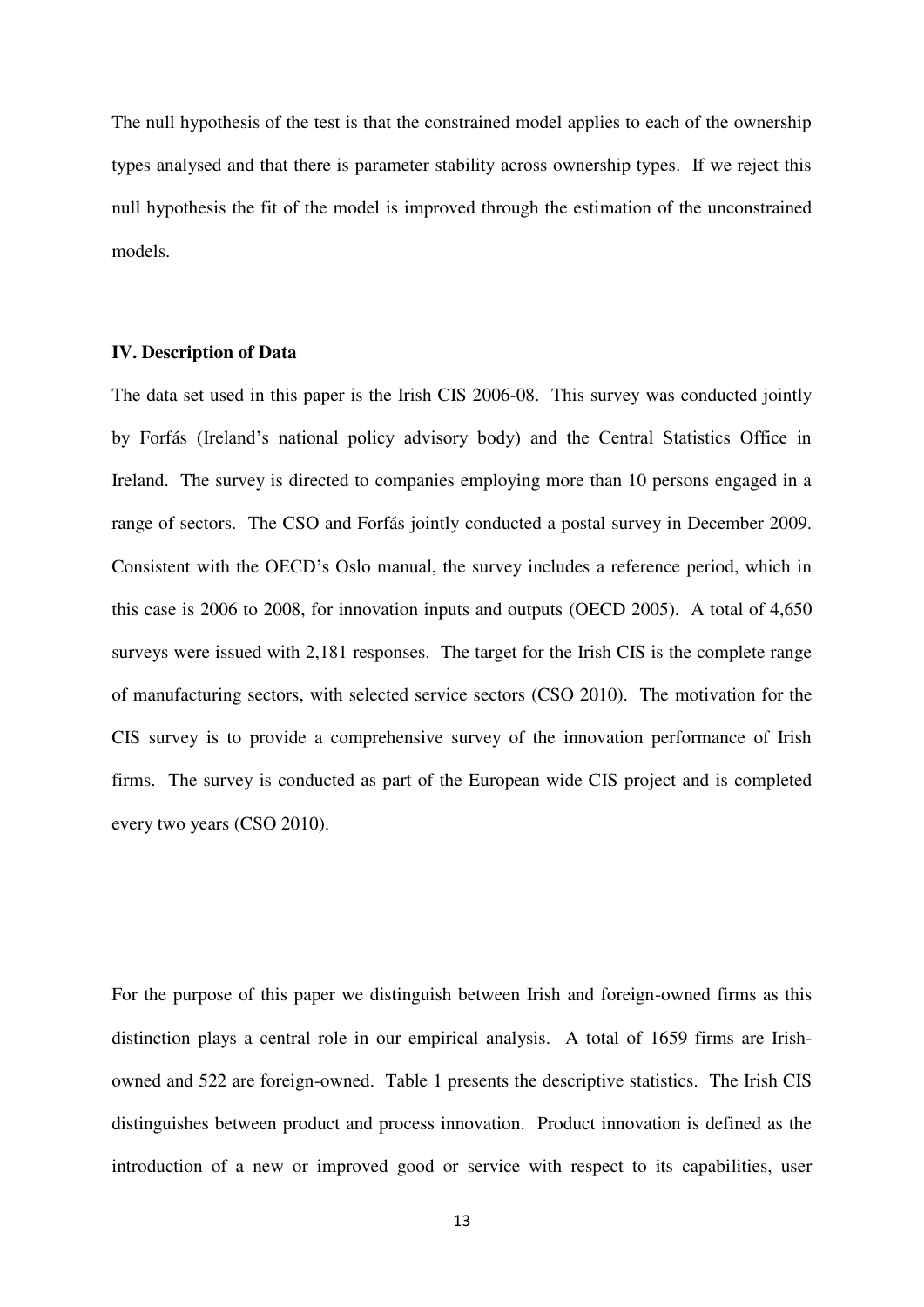friendliness, components or sub-systems. These innovations must be new to the business, but they do not need to be new to the market. Process innovation is defined as the implementation of a new or improved production process, distribution method, or support activity for goods or services. Again, process innovations must be new to the business but not necessarily the market. Firms indicate whether or not they have performed these types of innovation, resulting in a series of binary innovation variables. We can see that foreignowned firms are substantially more likely to introduce both product and process innovation, with 45% and 49% of foreign-owned firms engaging in product and process innovation respectively compared to 27% and 34% for Irish-owned firms engaging in these forms of innovation.

|                                                     | Irish   |         | Foreign Owned    |         |
|-----------------------------------------------------|---------|---------|------------------|---------|
|                                                     | Mean    | St.Dev  | Mean             | St.Dev  |
| In novation (IO)                                    |         |         |                  |         |
| Product Innovator (1/0)                             | 26.58   | n.a.    | 45.4             | n.a.    |
| Process innovator $(1/0)$                           | 34.24   | n.a.    | 49.23            | n.a.    |
| Networking(N)                                       |         |         |                  |         |
| Public $(1/0)$                                      | 4.91    | n.a.    | 7.77             | n.a.    |
| Backward (1/0)                                      | 7.77    | n.a.    | 16.41            | n.a.    |
| Forward $(1/0)$                                     | 6.09    | n.a.    | 11.78            | n.a.    |
| Horizontal (1/0)                                    | 2.61    | n.a.    | 4.44             | n.a.    |
| Research & Development (RD)                         | € 1,402 | € 3,042 | $\epsilon$ 2,381 | € 3,821 |
| Firm Specific Characteristics (Z)                   |         |         |                  |         |
| Employment (number)                                 | 63      | 216     | 172              | 307     |
| <b>Sector</b>                                       |         |         |                  |         |
| High-tech Manufacturing (1/0)                       | 32.13   | n.a.    | 23.37            | n.a.    |
| All Other Manufacturing (1/0)                       | 6.45    | n.a.    | 19.35            | n.a.    |
| Wholesale, Transport, Storage & Communication (1/0) | 37.55   | n.a.    | 27.39            | n.a.    |
| Financial Intermediation (1/0)                      | 8.86    | n.a.    | 17.05            | n.a.    |
| Computer, Architecture & Engineering Services (1/0) | 15.01   | n.a.    | 12.84            | n.a.    |

#### **Table 1: Descriptive Statistics of Variables**

a Sectoral definitions are based on NACE Rev2

 $b$ NACE Rev 2 codes given in brackets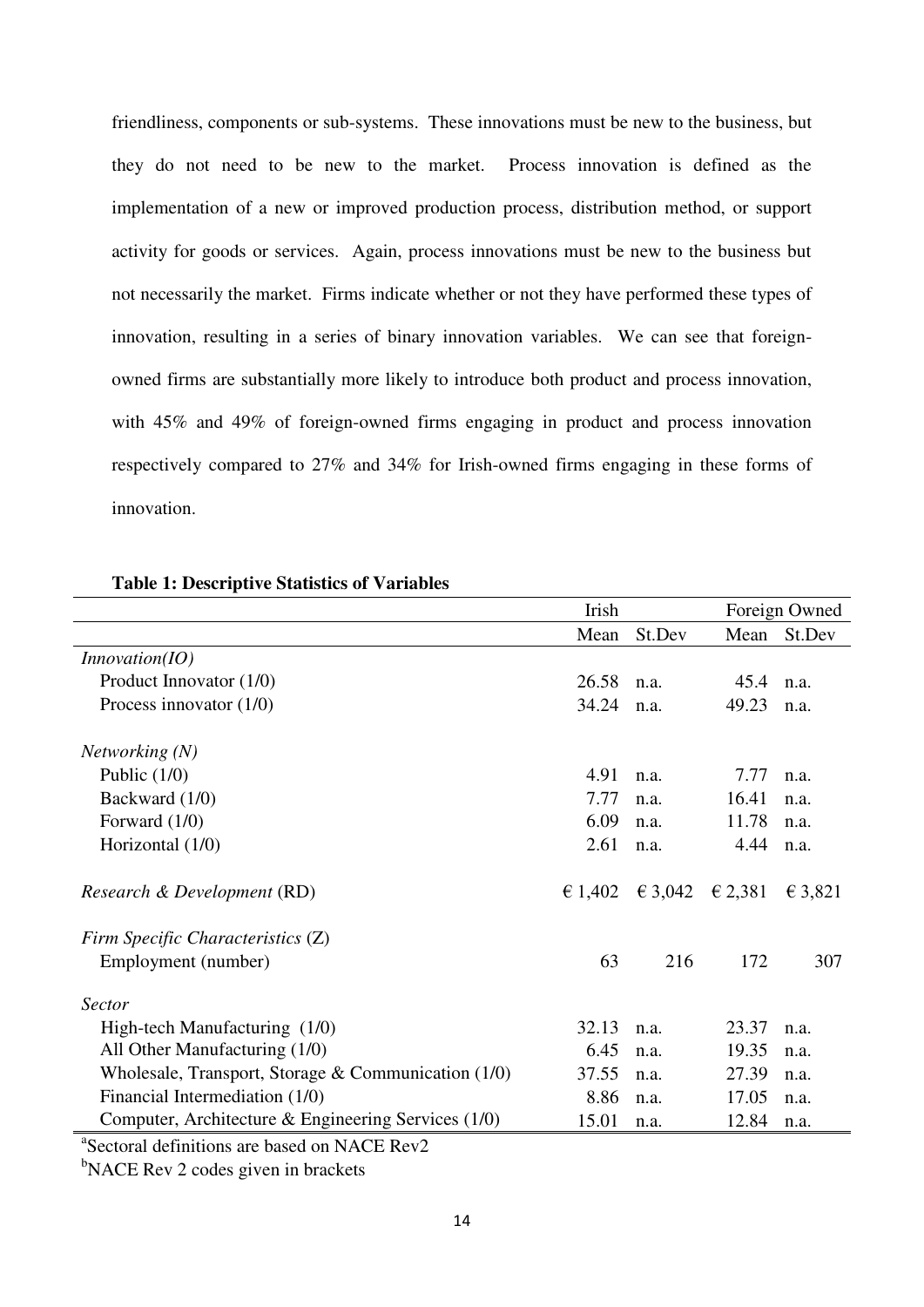Freel [\(2003\)](#page-26-3), McCann and Simonen [\(2005\)](#page-27-8) and Roper et al. [\(2008\)](#page-28-5) highlight the importance of external networking for innovation. The Irish CIS provides information on whether firms engage in collaboration with customers, suppliers, consultants, competitors, universities and public research institutes in the development of new innovations. Collaboration involves as active participation with other enterprises or non-commercial institutions on innovation activities, where both parties do not need to benefit commercially [\(CSO 2010\)](#page-25-2). This definition refers to formal networking and does not include the informal networking that may occur between firms. In line with Roper et al. [\(2008\)](#page-28-5), this paper classifies these differing types of interaction into four categories; public networking (with universities and public research institutes), backward networking (with suppliers and consultants), forward networking (with customers) and horizontal networking (with competitors). Backward networking with suppliers and consultants are most common for both Irish and foreignowned firms while horizontal networking is the least common.

This paper considers the intramural R&D expenditure, which is defined as creative work undertaken within the enterprise to increase the stock of knowledge for developing new and improved products and processes. Foreign-owned firms spend more per worker on average than Irish-owned firms. The mean spending per employee on intramural R&D for foreignowned firms is  $\epsilon$ 2,381 with a standard deviation of  $\epsilon$ 3,821 while for Irish-owned firms it is  $\epsilon$ 1,402 with a standard deviation of  $\epsilon$  3,042.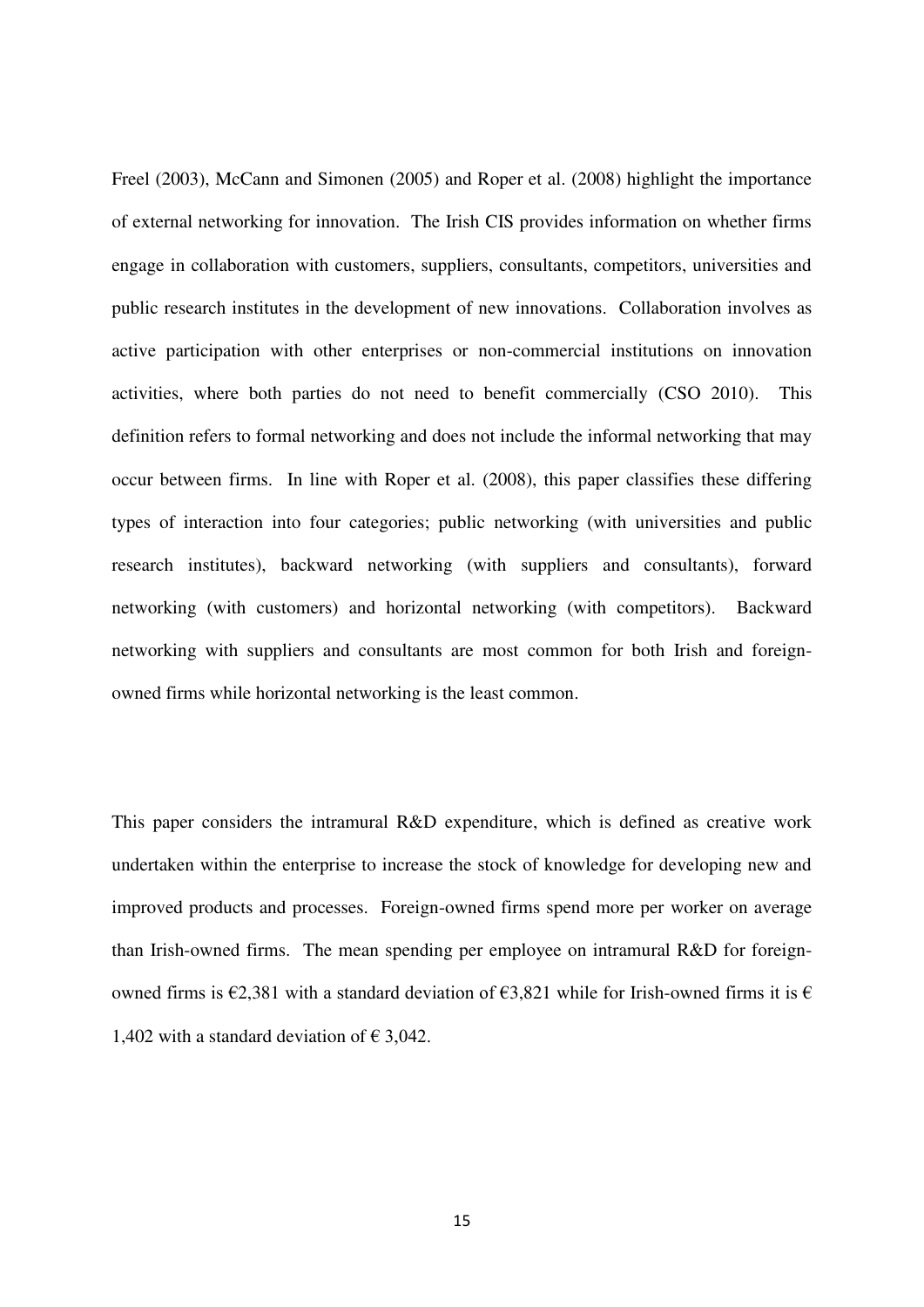The Irish CIS targets a broad range of sectoral classes. The NACE Rev2 sectoral classifications are utilised by the Irish CSO to categorise firms into sectors. This paper follows these sectoral definitions and identifies nine broad sectors in which firms operate. Further information on the NACE Rev2 definitions can be obtained from EuroStat [\(2008\)](#page-26-10).

Firm specific factors also included from the Irish CIS are the number of people employed by the enterprise. The mean size of Irish-owned enterprises is 63 persons while foreign-owned businesses on average employ 172.

#### **V. Results of Analysis**

Table 2 presents the bivariate probit estimations of our innovation production functions for both Irish and foreign-owned firms. We use the predicted values from our estimated external networking equations, following the approach outlined in Doran, Jordan and O'Leary [\(2012\)](#page-25-7), as instruments in our innovation product function. We also interact these predicted values with R&D to assess the nature of the relationship between these variables in the innovation production function. Of immediate interest are the results of our likelihood ratio test of parameter stability across ownership types. The first key result is our rejection of the null hypothesis that our constrained model (which groups Irish and foreign-owned firms together) provides an adequate fit for our innovation production function. The fit of our estimation is improved by considering Irish and foreign-owned firms separately. Constraining them to have the same coefficients reduces the accuracy of our estimates.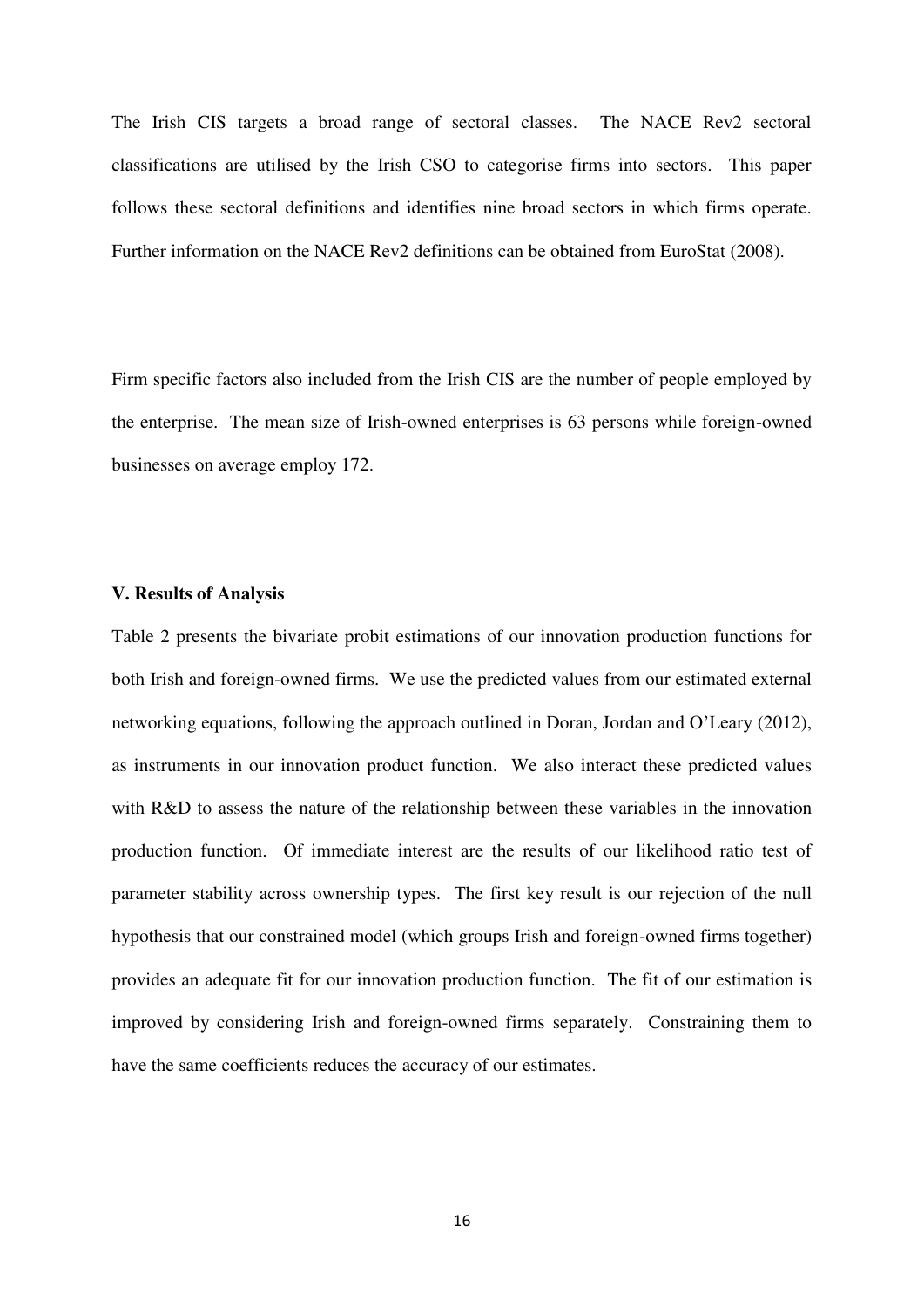Given the results of our likelihood ratio test we consider Irish-owned and foreign-owned firms separately. In the first instance it should be noted that the coefficient on intramural R&D spending for both Irish and foreign-owned firms and for both product and process innovation is positive and significant. This confirms the importance of in-house creative effort and is a standard finding in the innovation literature [\(Roper et al. 2008;](#page-28-5) [Doran et al.](#page-26-0)  [2013\)](#page-26-0).

The key coefficients of interest in this paper are the interaction terms between external interaction and internal R&D spending. We note that of a possible 16 relationships only six are statistically significant, and all of these significant results occur for Irish-owned firms. Similar to Doran, Jordan and O'Leary [\(2013\)](#page-26-0) this suggests fundamental differences in the innovation activities of these firms. Foreign-owned firms are largely self-contained with the networking variables, both individually and interacted with R&D having no effect. There is no evidence supporting these innovation inputs being either complements or substitutes. This indicates that foreign-owned firms experience no benefit or loss to their likelihood of innovation from combining their networking and internal knowledge generation activities.

In contrast for Irish-owned firms networking appears to a certain degree to be important, albeit with mixed results. For these firms it is noticeable that those who network with public knowledge sources *and* undertake R&D are more likely to engage in both product and process innovation, indicating that these activities act as complements. This lends some support to the Cohen and Levinthal [\(1990\)](#page-25-0) hypothesis that what is important is a *combination* of creative effort associated with R&D and networking with these external agents. We can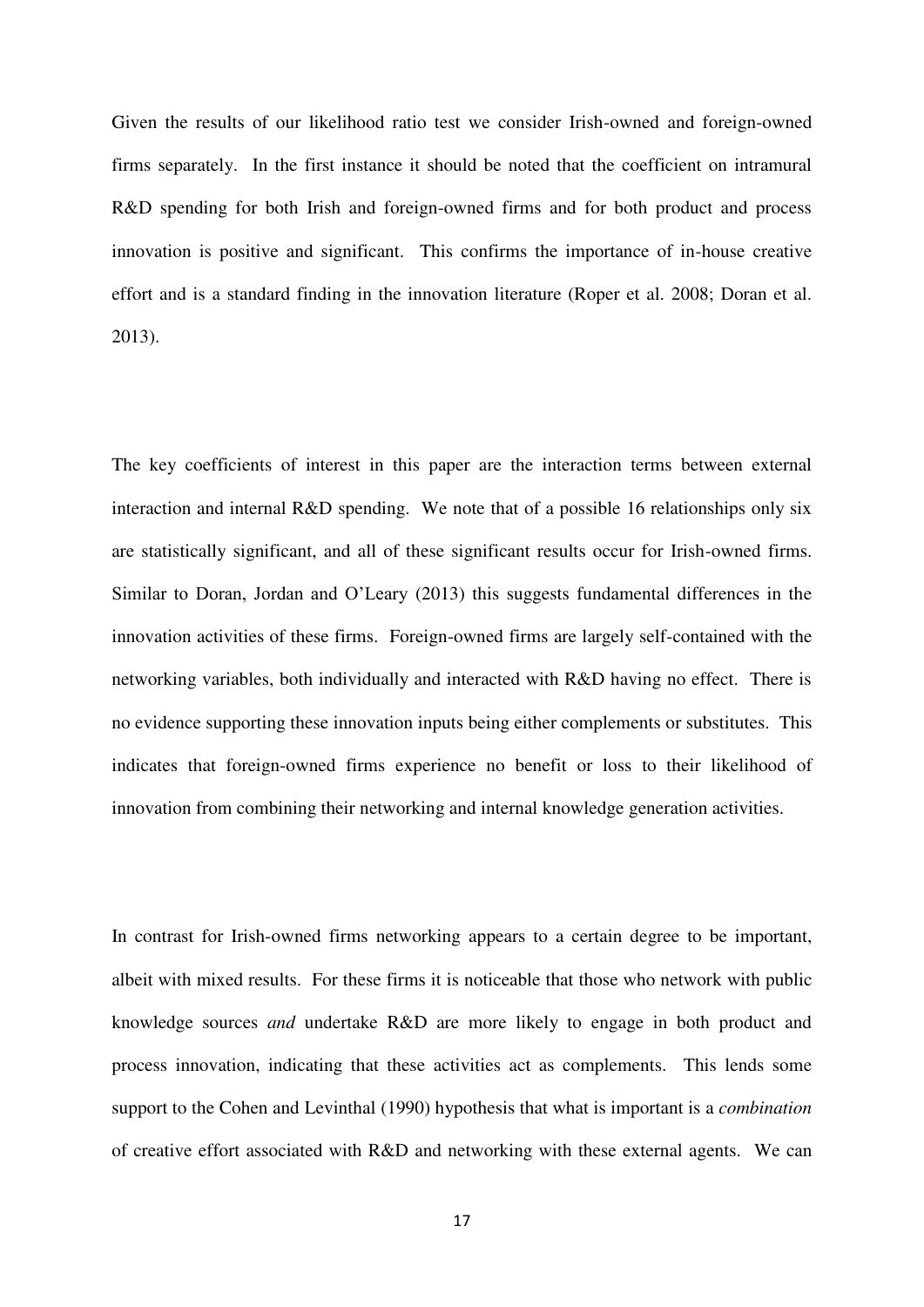posit that in order for firms to exploit the knowledge gained from public networking they must sufficiently develop their own absorptive capacity through the performance of R&D. Alternatively it may be that for firms to maximise the fruits of their R&D effort they must collaborate with public knowledge sources to finalise the development of the product or process or to bring the innovation to market. While our methodology allows us to ascertain that a complementary effect is present, we cannot state with certainty which of these two posited relationships (if any) hold true.

It is interesting that for process innovation, the effect of public networking alone is negative.<sup>1</sup> This suggests that for these firms it is important not only to network with public bodies, such as universities and public research institutes, but also to engage in R&D spending in order to ensure a positive effect on innovation. Thus, Irish-owned firms may turn to public knowledge sources, such as universities, in order to aid them in overcome shortcomings in their own R&D capability in relation to process innovation. Alternatively it may suggest that these firms may be unable to exploit the knowledge gained from public interaction without also undertaking internal R&D to, perhaps, enable them to develop the absorptive capacity to apply this knowledge within their firm.

For Irish-owned firms there is also a positive relationship between networking with competitors and engaging in R&D. This also implies a complementary relationship, thereby supporting Cohen and Levinthal [\(1990\)](#page-25-0). This positive effect may result from joint R&D projects with competitors.

 $\overline{a}$ 

<sup>&</sup>lt;sup>1</sup> This echoes a result in Jordan and O'Leary (2008), that the more high-technology businesses network with universities the lower their probability of innovating.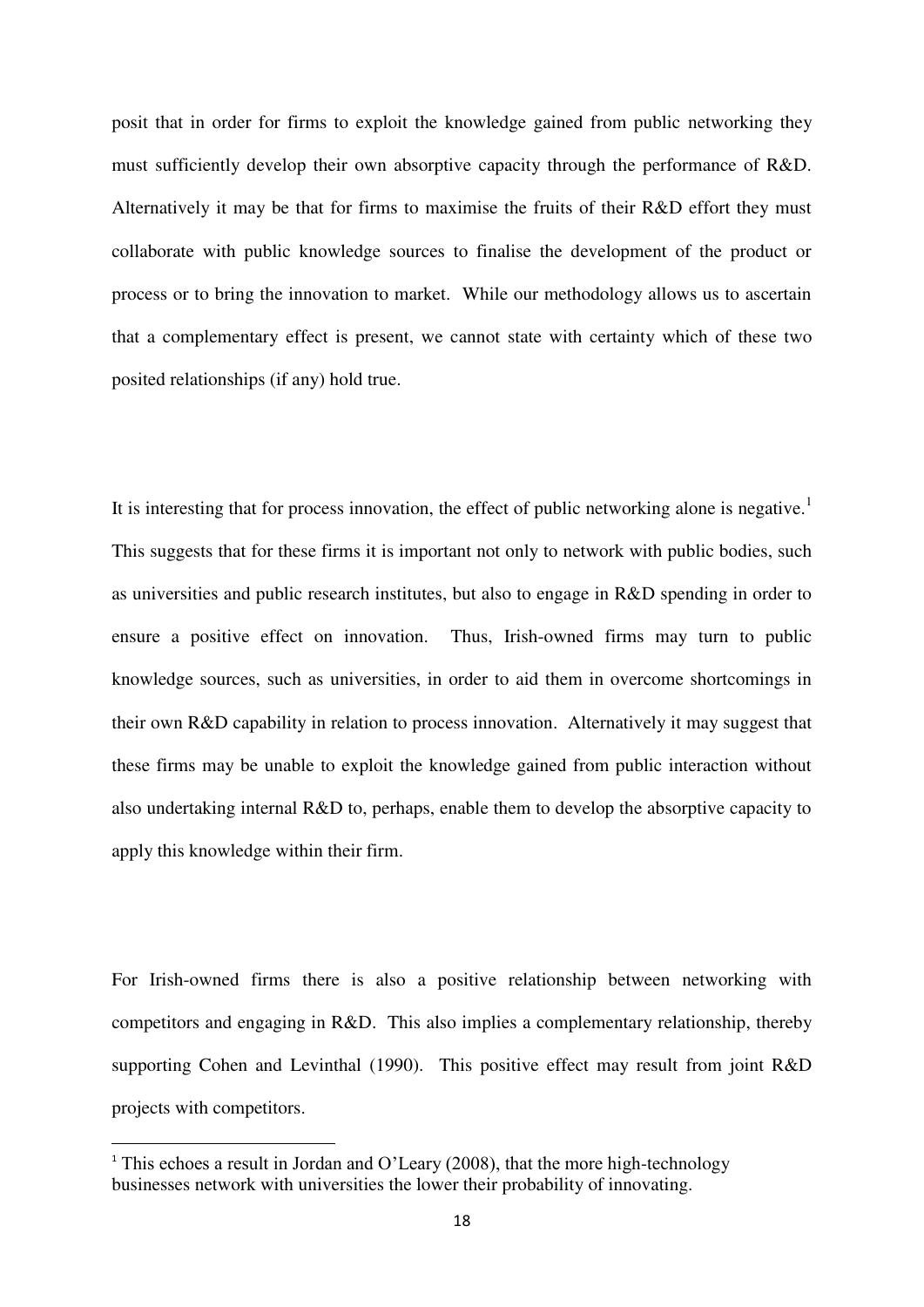It is interesting that for the remaining three of the six statistically significant relationships for Irish-owned firms the coefficients are negative, which is contrary to Cohen and Levinthal [\(1990\)](#page-25-0). For both product and process innovation Irish-owned firms which engage in backward networking *and* R&D activity are less likely to engage in these forms of innovation. This suggests that these knowledge inputs are not complements but substitutes. This finding may be a manifestation of the size and resource constraints experienced by Irishowned firms, which are typically much smaller than their foreign owned counterparts. It may be than rather than engaging in R&D, which can be costly, firms instead interact with suppliers for knowledge to exploit as new products or processes [\(Freel 2003\)](#page-26-3). This is supported by the finding that for backward networking alone, the coefficients are positive and significant. This suggests that firms may be able to exploit the knowledge gained from backwards interaction without the need to undertake intramural R&D. However, it should be noted that, especially for smaller firms, the absence of a formal R&D budget does not necessarily imply that these firms do not undertake creative effort to introduce new products and processes.<sup>2</sup> Unfortunately, due to data limitations, we are not able to explore this point.

We also note a negative coefficient for Irish-owned firms, in the context of process innovation, for forward networking and engaging in R&D. This also implies that these inputs are substitutes and suggests that firms gain more of a return by concentrating on either networking with customers or undertaking R&D. This may also be a manifestation of

 $\overline{a}$ 

<sup>&</sup>lt;sup>2</sup> See for example Jordan and O'Leary (2008) who find that what matters for innovation is whether or not the business conducts R&D rather than having a dedicated R&D department.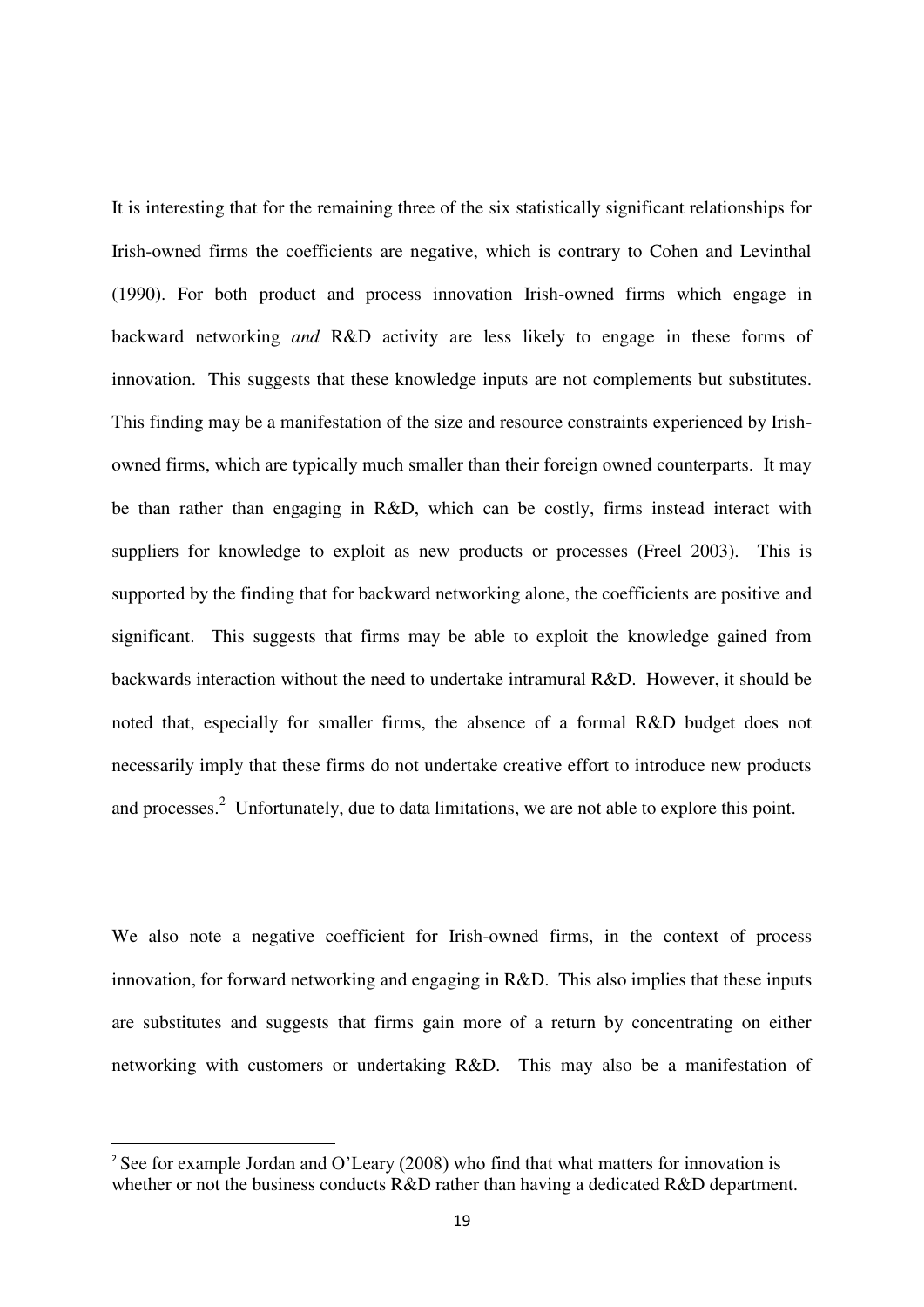resource constraints experienced by Irish firms with firms substituting consumer interaction as a replacement for R&D ability.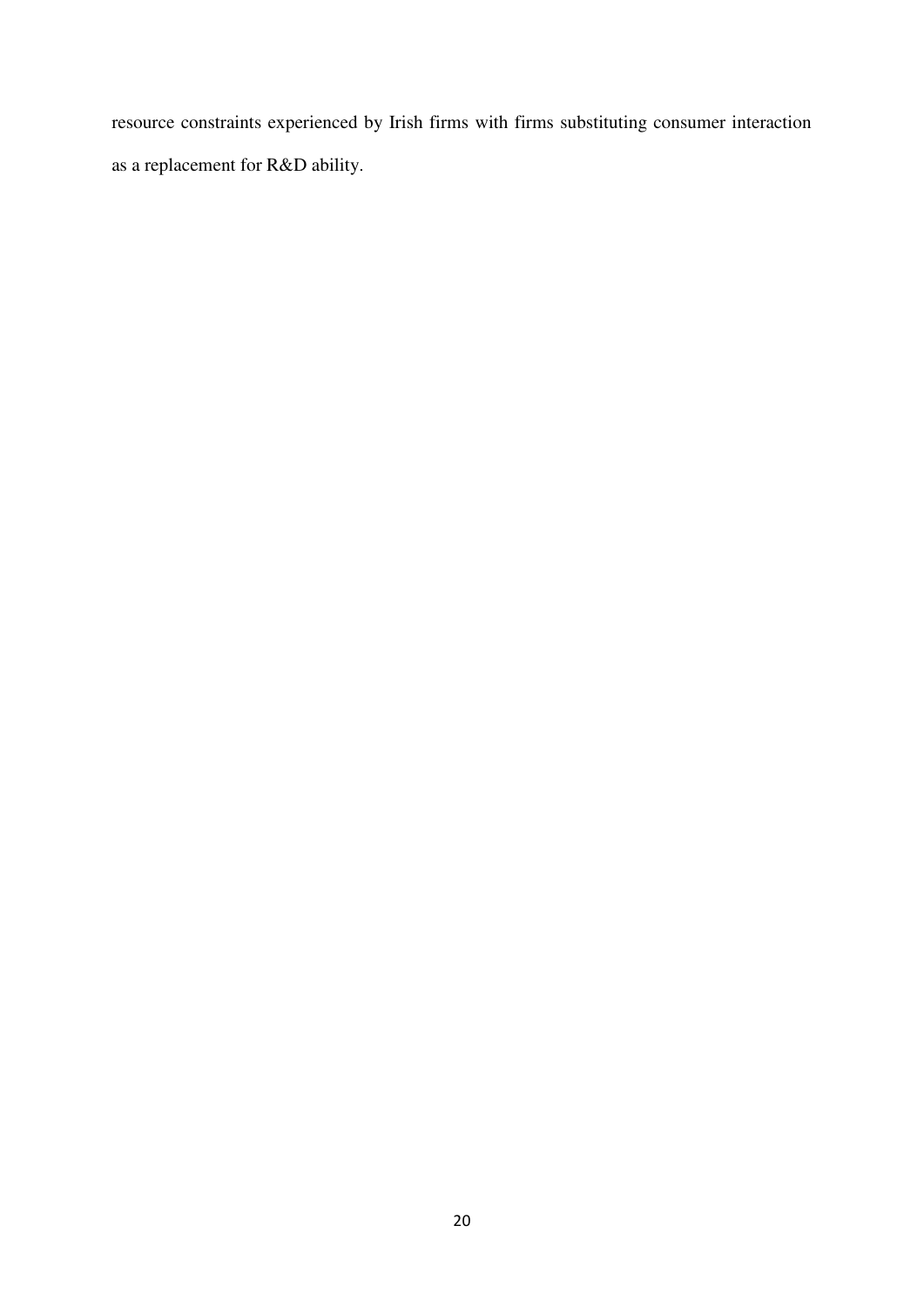|                                               |              | Irish        |             | Non-Irish   |  |
|-----------------------------------------------|--------------|--------------|-------------|-------------|--|
|                                               | Product      | Process      | Product     | Process     |  |
| Constant                                      | $-1.4602***$ | $-0.9386***$ | $-0.7056*$  | $-0.6239$   |  |
|                                               | (0.1856)     | (0.1605)     | (0.4120)    | (0.4010)    |  |
| Networking (N)                                |              |              |             |             |  |
| Public                                        | $-2.8190$    | $-4.7939**$  | $-0.9436$   | 1.0050      |  |
|                                               | (2.0214)     | (1.8817)     | (1.6862)    | (1.6098)    |  |
| <b>Backward</b>                               | 4.7902*      | 4.5959*      | 1.6479      | 0.0940      |  |
|                                               | (2.7844)     | (2.6129)     | (2.3129)    | (2.1518)    |  |
| Forward                                       | 2.9908       | 2.3495       | $-3.0768$   | $-0.7044$   |  |
|                                               | (2.4643)     | (2.3300)     | (1.9688)    | (1.8689)    |  |
| Horizontal                                    | $-1.3718$    | $-3.8917$    | 3.0598      | 2.0225      |  |
|                                               | (3.0362)     | (2.9229)     | (2.0811)    | (2.0453)    |  |
| Research and Development (RD)                 | $0.2612*$    | $0.1876***$  | $0.1975***$ | $0.0912***$ |  |
|                                               | (0.0260)     | (0.0225)     | (0.0428)    | (0.0354)    |  |
| <b>Interaction Terms</b>                      |              |              |             |             |  |
| Public and RD                                 | 0.7813*      | 1.1660***    | 0.1908      | $-0.1139$   |  |
|                                               | (0.4306)     | (0.3758)     | (0.2643)    | (0.2245)    |  |
| Backward and RD                               | $-0.8808**$  | $-0.6504**$  | $-0.3788$   | 0.3018      |  |
|                                               | (0.4099)     | (0.3325)     | (0.4224)    | (0.3612)    |  |
| Forward and RD                                | 0.1815       | $-0.9402**$  | 0.3710      | 0.0671      |  |
|                                               | (0.4460)     | (0.3703)     | (0.3580)    | (0.3350)    |  |
| Horizontal and RD                             | 0.0605       | $0.8472*$    | $-0.4042$   | $-0.3799$   |  |
|                                               | (0.5563)     | (0.4782)     | (0.4440)    | (0.4137)    |  |
| Sector <sup>a</sup>                           |              |              |             |             |  |
| All Other Manufacturing                       | $-0.0098$    | $-0.2466$    | 0.2401      | 0.2441      |  |
|                                               | (0.2076)     | (0.1854)     | (0.2173)    | (0.2104)    |  |
| Wholesale, Transport, Storage & Communication | 0.0726       | $-0.1728*$   | 0.1828      | 0.0417      |  |
|                                               | (0.1116)     | (0.0976)     | (0.2249)    | (0.2119)    |  |
| Financial Intermediation                      | $-0.0606$    | $-0.1930$    | $-0.1244$   | 0.0543      |  |
|                                               | (0.2585)     | (0.2366)     | (0.2421)    | (0.2276)    |  |
| Computer, Architecture & Engineering Services | $-0.1070$    | $-0.2991**$  | $0.6462**$  | $-0.0251$   |  |
|                                               | (0.1501)     | (0.1342)     | (0.2560)    | (0.2374)    |  |

### **Table 2: Bivariate Probit Model of Innovation Production Function**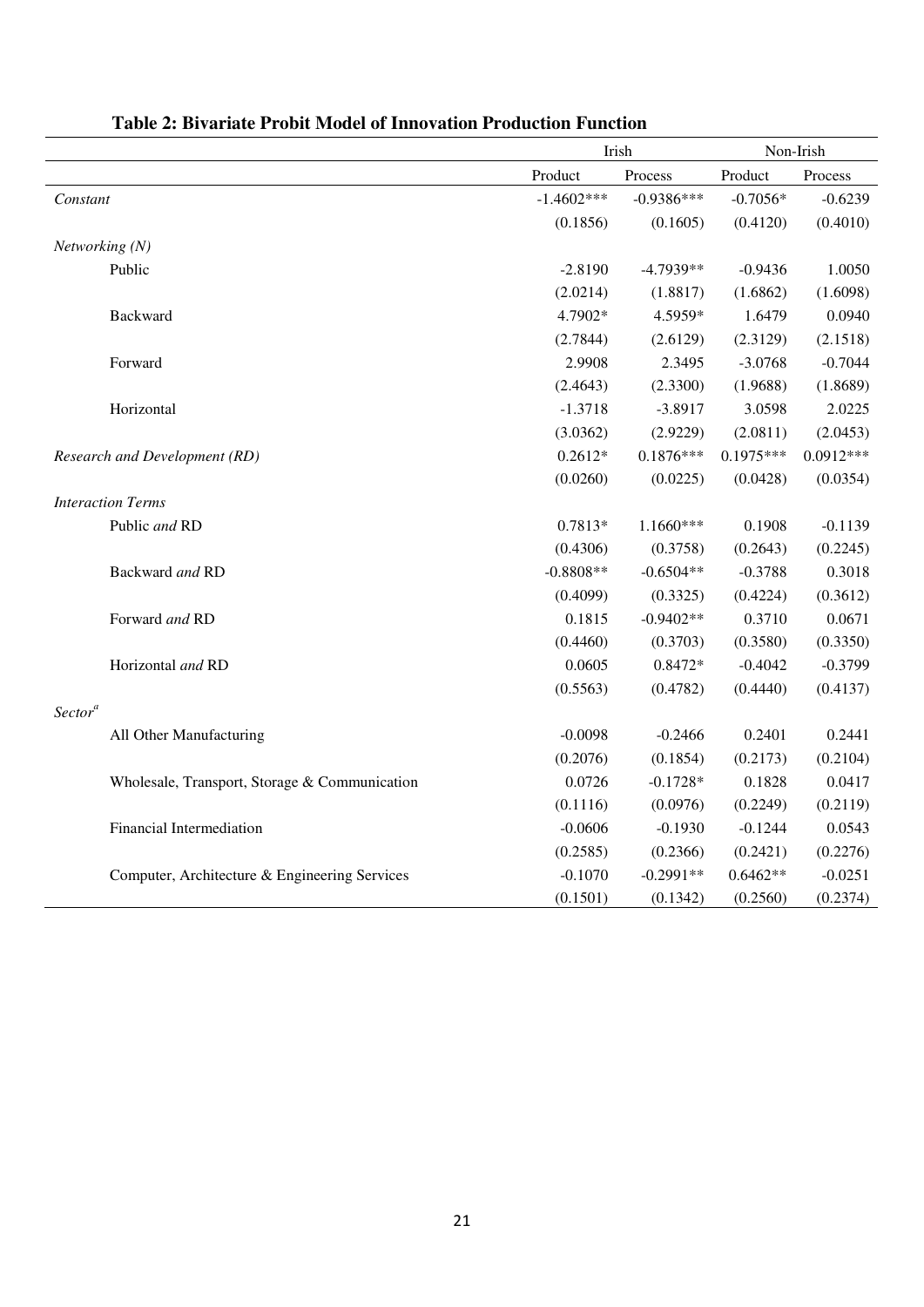|                                                   | Irish        |              | Non-Irish  |            |
|---------------------------------------------------|--------------|--------------|------------|------------|
|                                                   | Product      | Process      | Product    | Process    |
| <b>Firm Specific Factors</b>                      |              |              |            |            |
| Employment                                        | $-0.0107$    | $0.1076**$   | 0.1012     | 0.0258     |
|                                                   | (0.0601)     | (0.0541)     | (0.0834)   | (0.0786)   |
| <b>Factors which hamper Innovation</b>            |              |              |            |            |
| market dominated by established enterprises       | $-0.1259***$ | $-0.0419$    | 0.0709     | $0.1376*$  |
|                                                   | (0.0477)     | (0.0426)     | (0.0822)   | (0.0793)   |
| uncertain demand for innovative goods or services | $-0.0358$    | 0.0405       | $-0.1598*$ | 0.0367     |
|                                                   | (0.0523)     | (0.0473)     | (0.0909)   | (0.0874)   |
| need to meet government regulations               | $0.1024**$   | $0.0904**$   | $-0.0422$  | $-0.0184$  |
|                                                   | (0.0487)     | (0.0437)     | (0.0809)   | (0.0776)   |
| excessive perceived economic risks                | 0.0586       | $-0.1328***$ | 0.0005     | $-0.1468*$ |
|                                                   | (0.0535)     | (0.0471)     | (0.0865)   | (0.0827)   |
| Obs                                               |              | 1659         |            | 522        |
| Wald Chi <sub>2</sub>                             |              | 562.69       |            | 176.93     |
| Prob > Chi2                                       |              | 0.0000       |            | 0.0000     |
| Log-Likelihood                                    |              | $-1531.97$   |            | $-569.21$  |

#### **Table 2: Bivariate Probit Model of Innovation Production Function con.**

<sup>a</sup>High technology manufacturing is the reference category for the sector dummies.

\*\*\*, \*\* and \* indicate significance at the 99, 95 and 90 percent levels respectively.

#### **VI. Conclusions and Implications**

This paper focuses on analysing this complex relationship between internal knowledge generation and networking. Through the utilisation of interaction terms in a modified innovation production function, it tests the hypothesis associated with Cohen and Levinthal (1990) that the *interaction* of R&D effort and external networking is important in order to enhance a firm's probability of innovation. It controls for the potential endogeneity of the external networking variables by adopting a two-step procedure whereby these are estimated separately with predicted probabilities used as instruments in the estimated production functions. Given Ireland strong reliance on foreign direct investment, the paper considers whether it is necessary to estimate innovation production functions separately for Irish and foreign-owned firms. The data used is from the Irish CIS: 2006-08.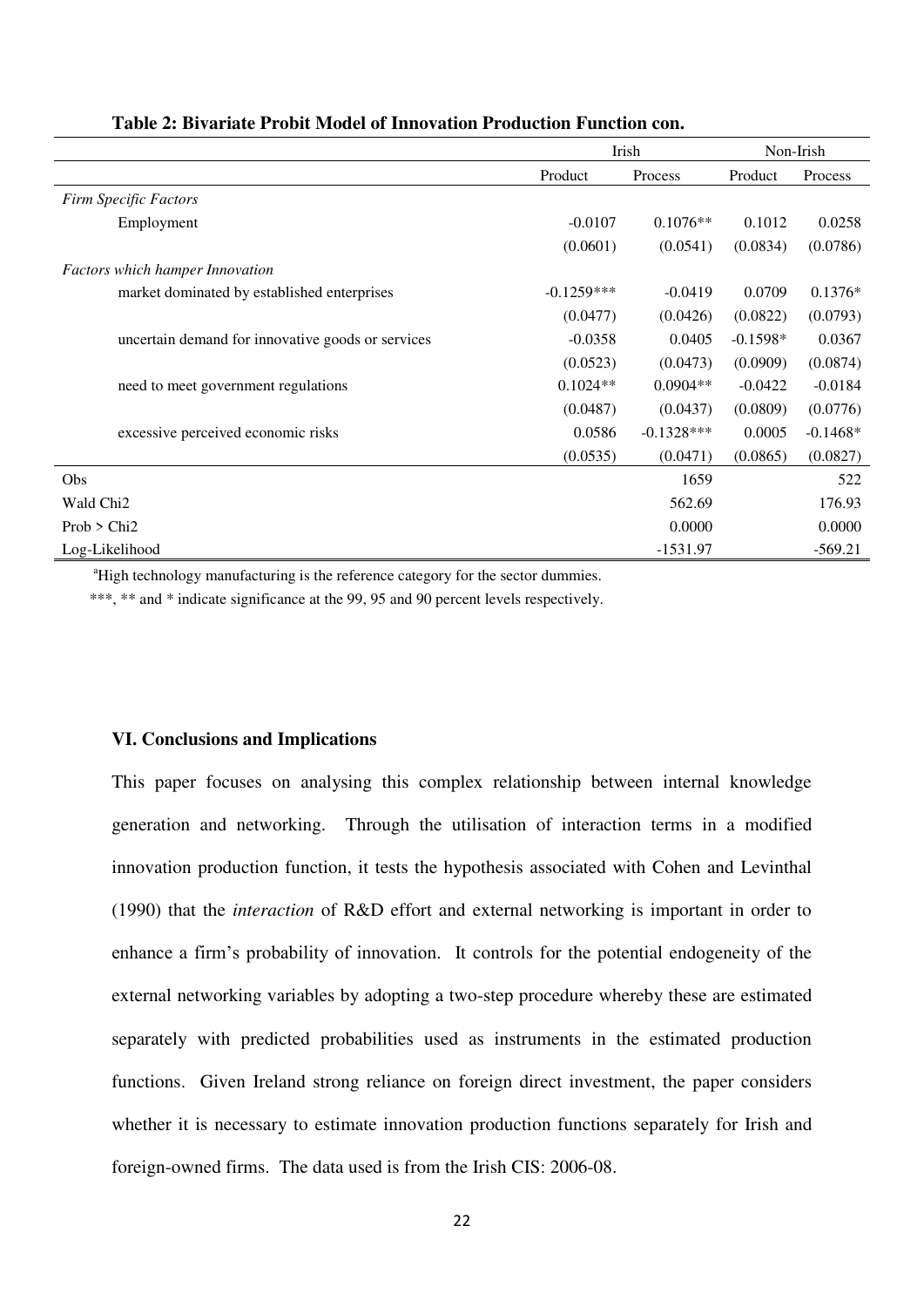The results justify separate analysis of Irish and foreign-owned firms. For Irish-owned firms there is mixed evidence in support of Cohen and Levinthal [\(1990\)](#page-25-0), with three of the six significant interaction variables being positive as predicted but three being negative. It appears that public and horizontal networking act as complements to R&D spending, thereby suggesting a symbiotic relationship with these agents. However, it cannot be inferred that this relationship operates within Ireland as the location of the agents was not considered. This avenue could be explored in future work.

However, backward and forward networks are found to be substitutes for R&D spending, suggesting that Irish-owned firms should engage in either of these kinds of networking or R&D but not both. This result could reflect the small size of Irish-owned firms, where the average employment is 63 workers. As a result, the cost of R&D may force some firms to engage in networking. However, one should be careful in citing this as strong evidence rejecting Cohen and Levinthal [\(1990\)](#page-25-0), as the measure used in the paper, which is formal R&D spending, may exclude creative innovative effort by small firms.

Contrary to Irish-owned firms, foreign-owned firms rely exclusively on intramural R&D for innovation as the external networking variables, both individually and when interacted with R&D, have no effect. This suggests that these businesses are largely autonomous in their innovation operations with little reliance on the innovation system. While this appears to refute Cohen and Levinthal [\(1990\)](#page-25-0), it may be that Irish subsidiaries network intensively with head office, which in turn networks with external agents. As a result, foreign-owned firms in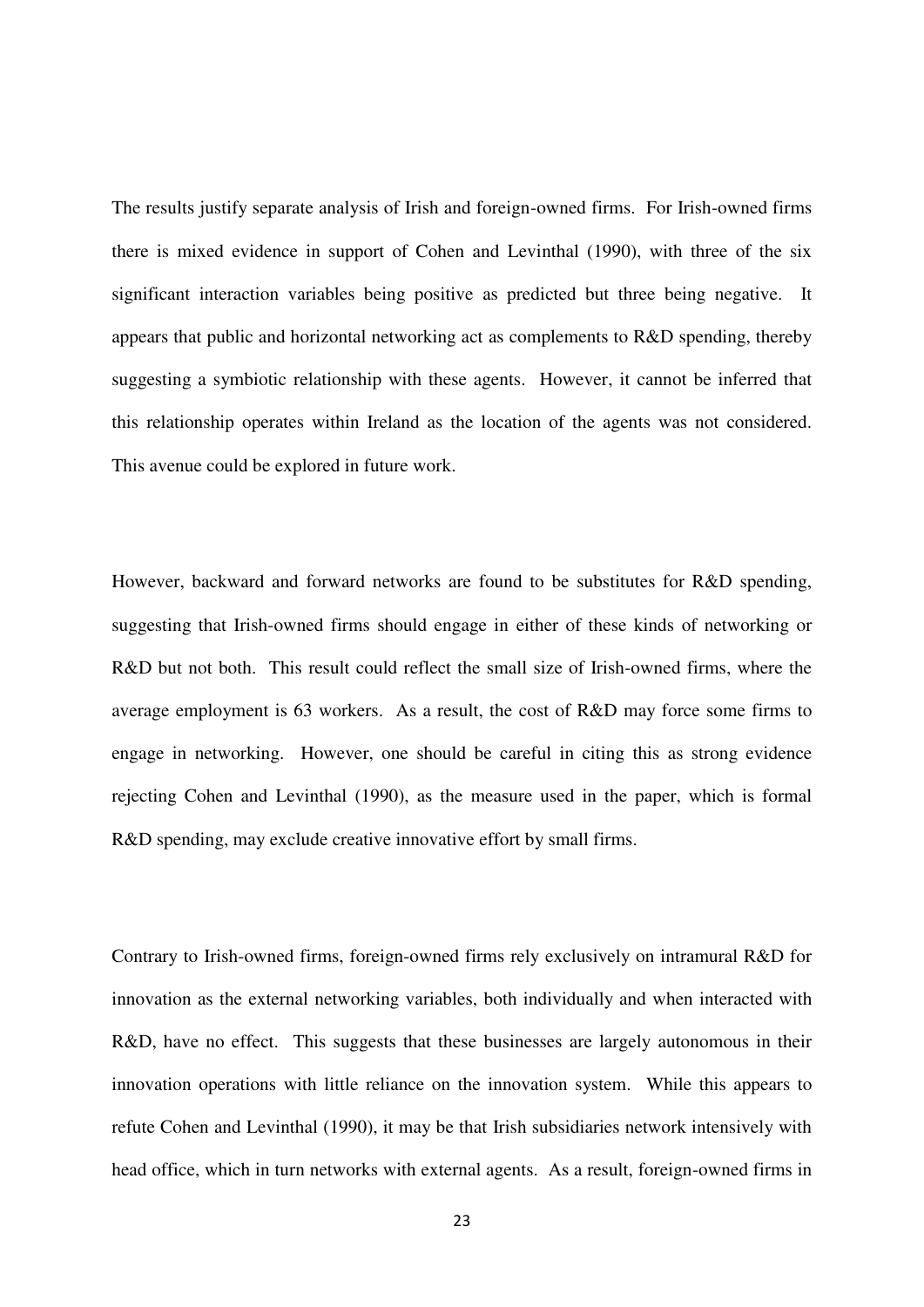Ireland may get their absorptive capacity second-hand through head office or indeed other subsidiaries within the corporation. This idea is worth further exploration.

It is clear that while foreign-owned firms do innovate in Ireland the country also offers these firms significant tax haven advantages from locating in Ireland [\(Hines Jr 2010\)](#page-27-9) through such inducements as low corporation tax, R&D tax credits and exemptions from income from patents and licences purchased within the European Economic Area. Indeed, these firms spend significant amounts of their total R&D budget on the purchase of licences and patents and get a very high return in terms of product innovation [\(Doran et al. 2013\)](#page-26-0). However, overall these tax incentives may confound investigation of the complex relationship between intramural R&D spending and external networking in terms of their effects on the probability of innovation. In order to address these issues in future work substantial access to additional data would need to be acquired.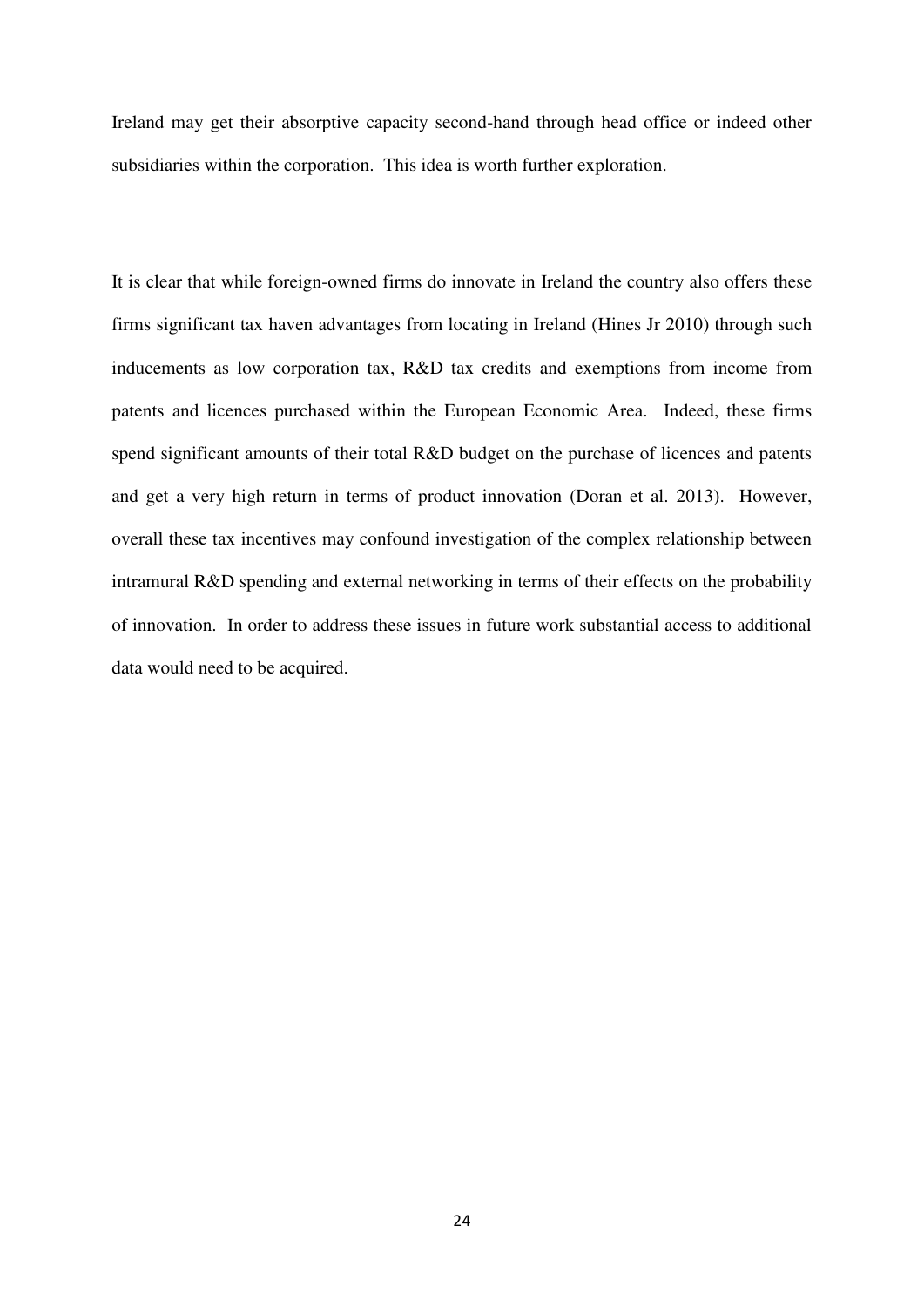#### **References**

- <span id="page-25-8"></span>Barry and Bradley (1997). FDI and Trade: The Irish Host-Country Experience. *Economic Journal* Volume 107: 1798-1811.
- <span id="page-25-4"></span>Bathelt, T., H. Malmberg and P. Maskell (2004). Clusters and Knowledge: Local Buzz, Global Pipelines and the Process of Knowledge Creation. *Progress in Human Geography* Volume 28: 31-56.
- <span id="page-25-9"></span>Birnie, J. E. and D. M. Hitchens (1998). Productivity and Income Per Capita Convergence in a Peripheral European Economy: The Irish Experience. *Regional Studies* Volume 32: 223-234.
- <span id="page-25-3"></span>Central Statistics Office (2009). *Community Innovation Survey: 2004-06*.(Dublin, Ireland, Stationery Office).
- <span id="page-25-0"></span>Cohen, W. and D. Levinthal (1990). Absorptive Capacity: A New Perspective on Learning and Innovation. *Administrative Science Quarterly* Volume 35(1): 128-152.
- <span id="page-25-5"></span>Colombo, M. and P. Garrone (1996). Technological cooperative agreements and firm's R&D intensity: A note on causality relations. *Research Policy* Volume 25: 923-932.
- <span id="page-25-1"></span>Crépon, B., E. Duguest and J. Mairesse (1998). Research, Innovation and Productivity: An Econometric Analysis at the Firm Level. *Economics of Innovation and New Technology* Volume 7: 115-158.
- <span id="page-25-2"></span>CSO (2010). *Community Innovation Survey 2006-08*.(Dublin, Stationary Office).
- <span id="page-25-6"></span>David, P., B. Hall and A. Tool (2000). Is public R&D a complement or substitute for private R&D? A review of the econometric evidence. *Research Policy* Volume 29: 497 - 529.
- <span id="page-25-7"></span>Doran, J., D. Jordan and E. O'Leary (2012). The Effects of National and International Interaction on Innovation: Evidence from the Irish CIS: 2004-6. *Industry and Innovation* Volume 19: 371-390.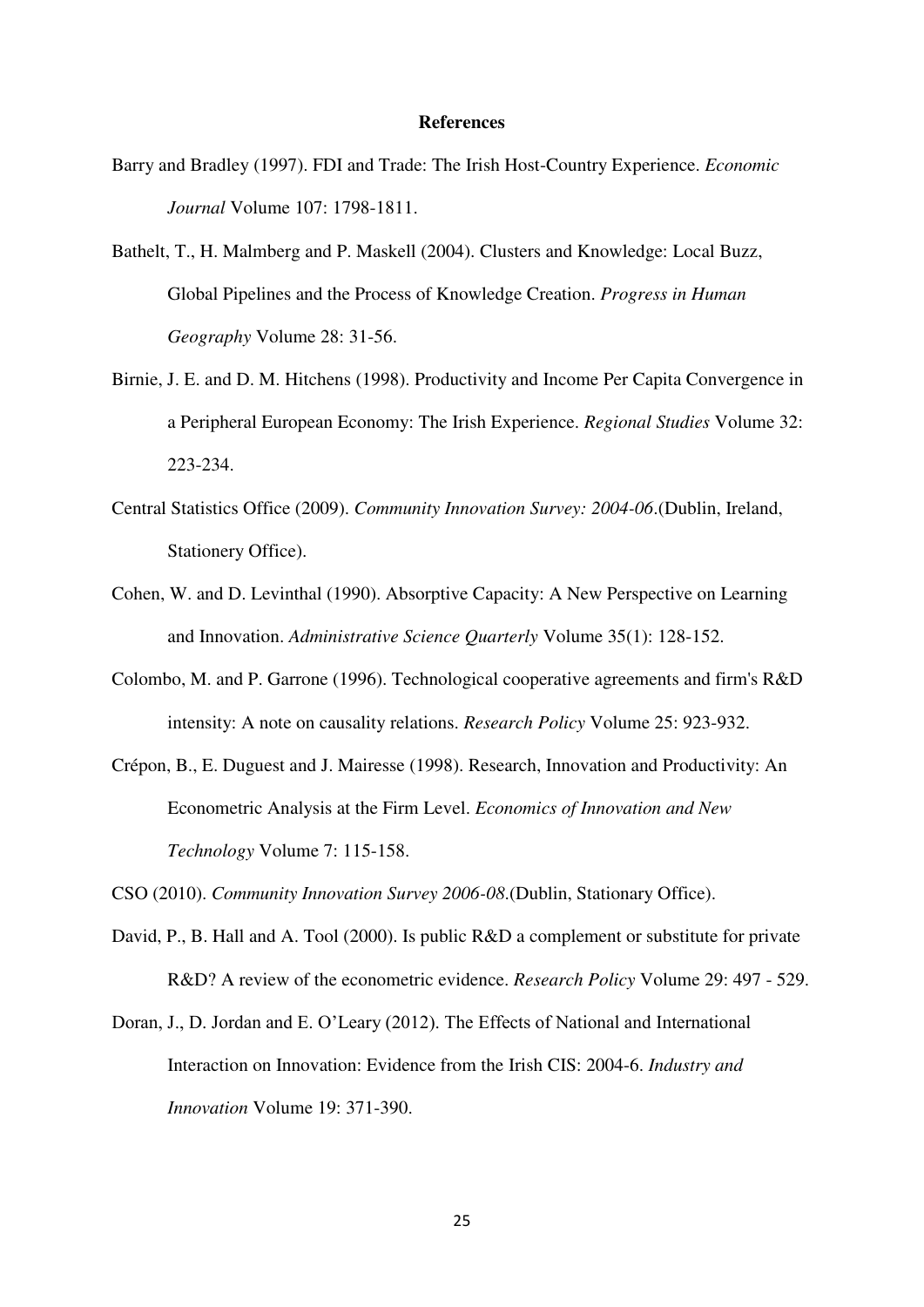- <span id="page-26-0"></span>Doran, J., D. Jordan and E. O'Leary (2013). Effects of R&D spending on Innovation by Irish and Foreign-owned Businesses. *Journal of the Statistical and Social Inquiry Society of Ireland* Volume 165.
- <span id="page-26-1"></span>Doran, J. and E. O'Leary (2011). External Interaction, Innovation and Productivity: An Application of the Innovation Value Chain for Ireland. *Spatial Economic Analysis* Volume 6: 199 - 222.
- <span id="page-26-10"></span>EuroStat (2008). *NACE Rev2 Statistical Classification of Economic Activities in the European Community*.(Luxembourg, Office for Official Publications of the European Communities).

<span id="page-26-5"></span>Forfas (2010). *Annual Business Survey of Economic Impact 2009*.(Dublin, Forfas).

- <span id="page-26-3"></span>Freel, M. (2003). Sectoral Patterns of Small Firm Innovation, Networking and Proximity. *Research Policy* Volume 32: 751-770.
- <span id="page-26-4"></span>Gertler, M. and Y. Levitte (2005). Local Nodes in Global Networks: The Geography of Knowledge Flows in Biotechnology Innovation. *Industry and Innovation* Volume 12: 487-507.
- <span id="page-26-6"></span>Godart, O., H. Gorg and A. Hanley (2012). Surviving the Crisis: Foreign Multinationals versus Domestic Firms. *The World Economy* Volume 35: 1305-1321.

<span id="page-26-9"></span>Greene, W. (2008). *Econometric Analysis*.(United States, Pearson-Prentice Hall).

- <span id="page-26-2"></span>Griffith, R., E. Huergo, J. Mairesse and B. Peters (2006). Innovation and Productivity Across Four European Countries. *Oxford Review of Economic Policy* Volume 22: 483-498.
- <span id="page-26-7"></span>Griliches, Z. (1979). Issues in Assessing the Contribution of Research and Development to Productivity Growth. *Bell Journal of Economics* Volume 10: 92-116.
- <span id="page-26-8"></span>Griliches, Z. (1992). The Search for R&D Spillovers. *The Scandinavian Journal of Economics* Volume 94: 29-47.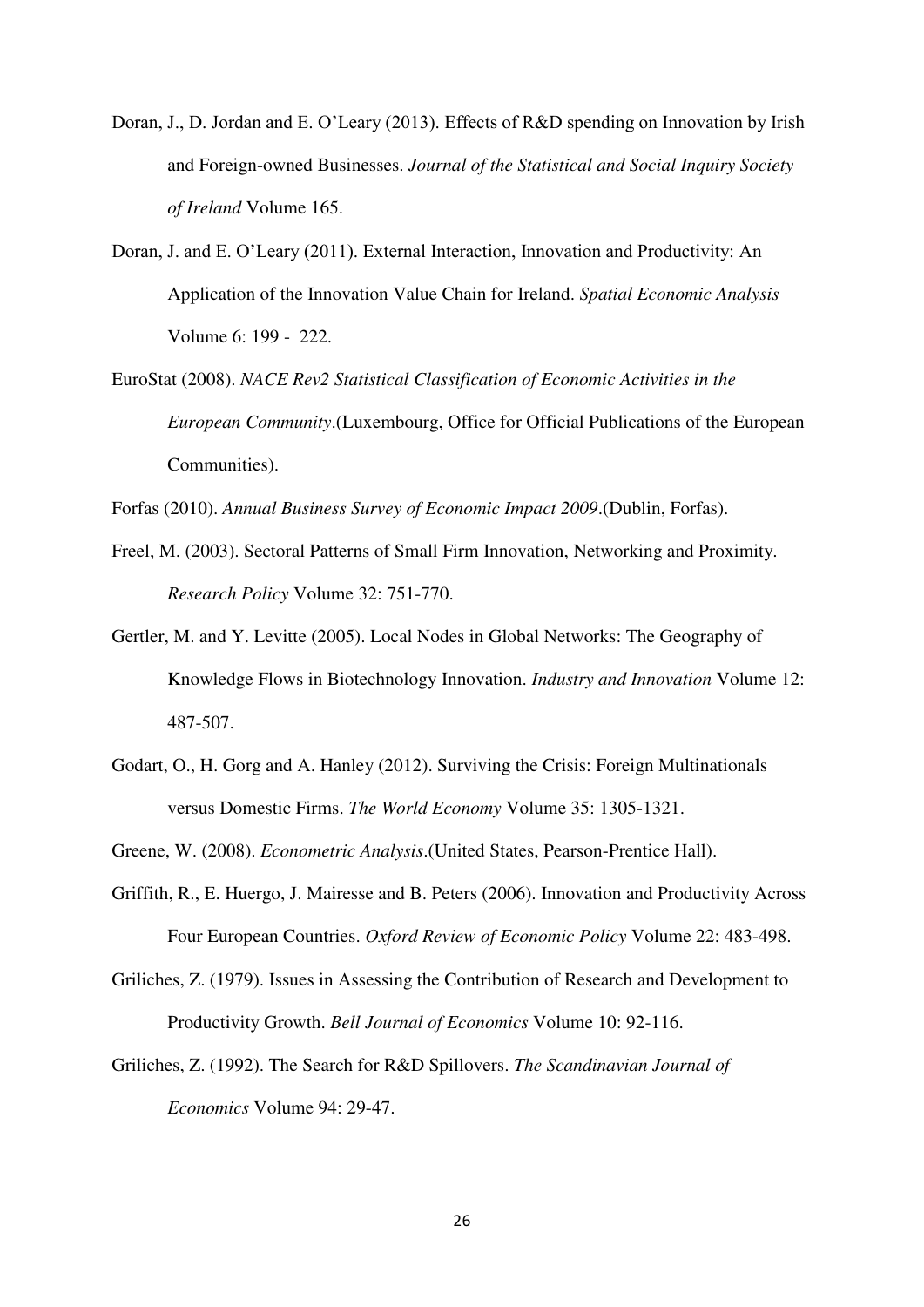- <span id="page-27-0"></span>Hall, B., F. Lotti and J. Mairesse (2009). Innovation and Productivity in SMEs: Empirical Evidence from Italy. *Small Business Economics* Volume 33: 13-33.
- <span id="page-27-9"></span>Hines Jr, J. R. (2010). Treasure Islands. *Journal of Economic Perspectives* Volume 24(4): 103-126.
- <span id="page-27-1"></span>Howells, J. (2002). Tacit Knowledge, Innovation and Economic Geography. *Urban Studies* Volume 39: 871-884.
- <span id="page-27-6"></span>Janz, N., H. Lööf and B. Peters (2003). Firm Level Innovation and Productivity: Is there a Common Story Across Countries? *C.F.E.E. Research.* Volume.
- <span id="page-27-4"></span>Kline, J. and N. Rosenberg, Eds. (1986). *An Overview of Innovation*. The Positive Sum Strategy: Harnessing Technology for Economic Growth.(Washington, National Academy Press).
- <span id="page-27-2"></span>Lissoni, F. (2001). Knowledge Codification and the Geography of Innovation: The Case of Brescia Mechanical Cluster. *Research Policy* Volume 30: 1479 - 1500.
- <span id="page-27-7"></span>Love, J. and M. Mansury (2007). External Linkages, R&D and Innovation Performance in US Business Services. *Industry and Innovation* Volume 14: 477-496.
- <span id="page-27-3"></span>Lundvall, B. E., Ed. (1988). *Innovation as an interactive process: From user-producer interaction to the national system of innovation*. Technical Change and Economic Theory.(London, Pinter Publishers).
- <span id="page-27-8"></span>McCann, P. and J. Simonen (2005). Innovation, Knowledge Spillovers and Local Labour Markets. *Papers in Regional Science* Volume 84: 465-485.
- <span id="page-27-5"></span>Nonaka, I., R. Toyama and N. Konno, Eds. (2001). *SECI, Ba and Leadership: a Unified Model of Dynamic Knowledge Creation*. Managing Industrial Knowledge: Creation, Transfer and Utilisation.(Thousand Oaks, Ca, Sage).